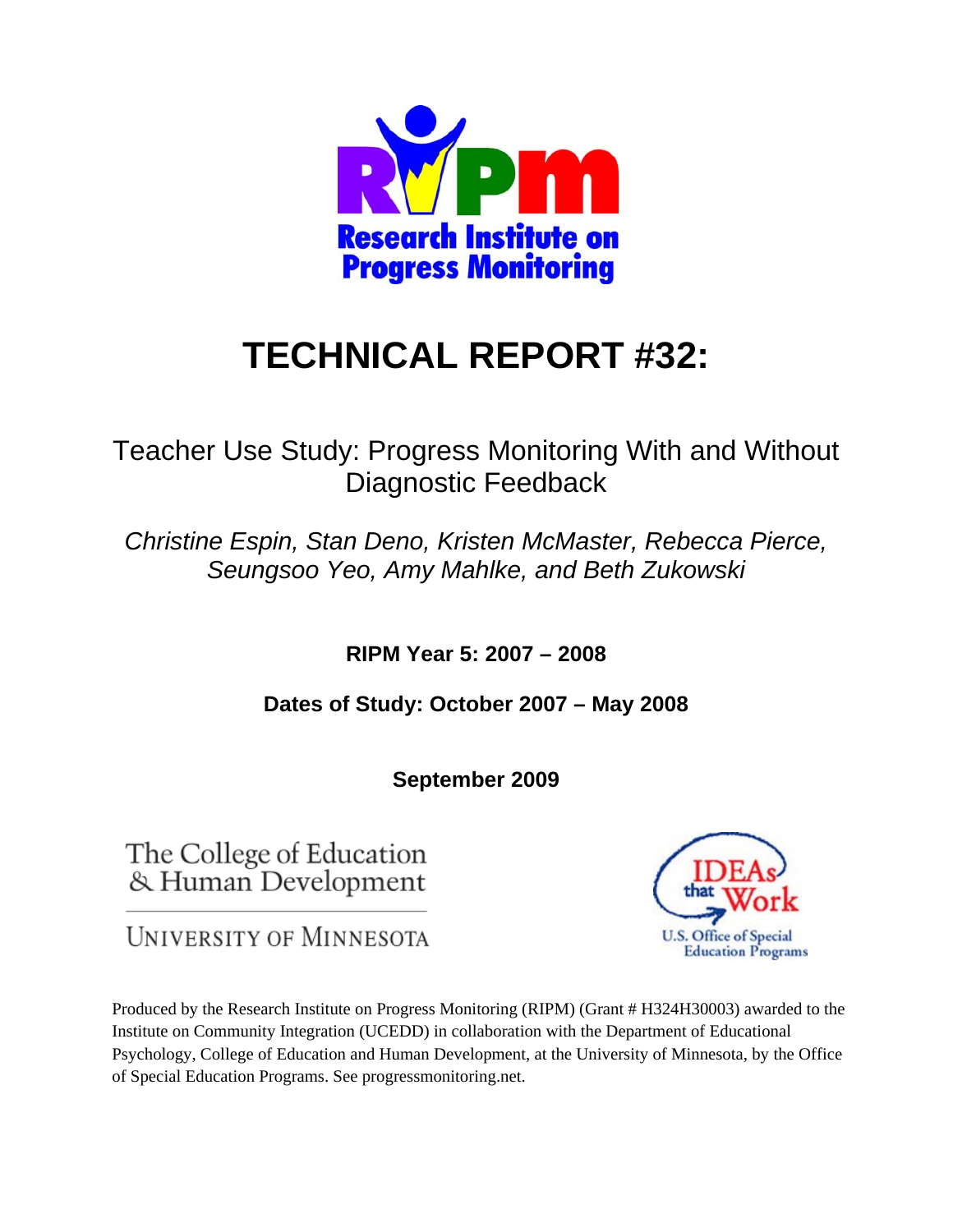#### Purpose

The purpose of this portion of the study was to examine factors that affect teachers' use of progress monitoring data for designing instructional programs. Specifically we compared the use of progress monitoring data alone with progress monitoring data combined with diagnostic feedback. The hypothesis is that progress monitoring data coupled with diagnostic feedback will increase teachers' use of data in designing student instruction, will broaden the type of interventions teachers use with students, and will effect greater student achievement gains. The study was conducted with the following question in mind: Does the use of a diagnostic feedback system coupled with progress measurement affect teachers' use of Curriculum Based Measurement (CBM) data?

#### Method

#### *Setting and Participants*

*Setting*. The data collected for this portion of the study were gathered from eight different districts and 21 different teachers' classrooms in southeastern Minnesota. The various school demographics are listed in Table 1.

|          | Demographics of School Districts |      |       |          |       |       |            |         |            |      |
|----------|----------------------------------|------|-------|----------|-------|-------|------------|---------|------------|------|
|          | Total                            | $\%$ | %     | $\%$     | $\%$  | $\%$  | $\%$       | $\%$    | $\%$       | %    |
|          | Pop                              | male | white | Hispanic | black | Asian | <b>FRL</b> | Title 1 | <b>ELL</b> | Sped |
|          |                                  |      |       |          |       |       |            |         |            |      |
| School A | 869                              | 52.2 | 97.0  | 2.1      | 0.5   | 0.3   | 19.2       | 8.1     | 0.3        | 10.5 |
| School B | 849                              | 53.9 | 95.9  | 0.5      | 2.9   | 0.6   | 29.0       | 4.4     | 0.1        | 15.5 |
| School C | 1779                             | 50.9 | 93.5  | $1.1\,$  | 3.5   | 1.5   | 19.7       | 5.0     | 0.0        | 11.4 |
| School D | 1358                             | 50.4 | 94.5  | 2.9      | 1.4   | 1.1   | 22.2       | 10.0    | 1.1        | 13.8 |
| School E | 856                              | 51.1 | 95.6  | 2.6      | 0.8   | 0.6   | 34.9       | 14.5    | 0.9        | 13.9 |
| School F | 1021                             | 52.2 | 87.6  | 8.1      | 1.0   | 2.5   | 10.0       | 15.4    | 3.4        | 8.8  |
| School G | 3746                             | 52.0 | 87.0  | 2.6      | 5.2   | 4.5   | 35.8       | 3.7     | 3.0        | 16.3 |
| School H | 1688                             | 52.0 | 92.7  | 6.4      | 0.5   | 0.2   | 18.2       | 5.4     | 3.1        | 10.6 |

### Table 1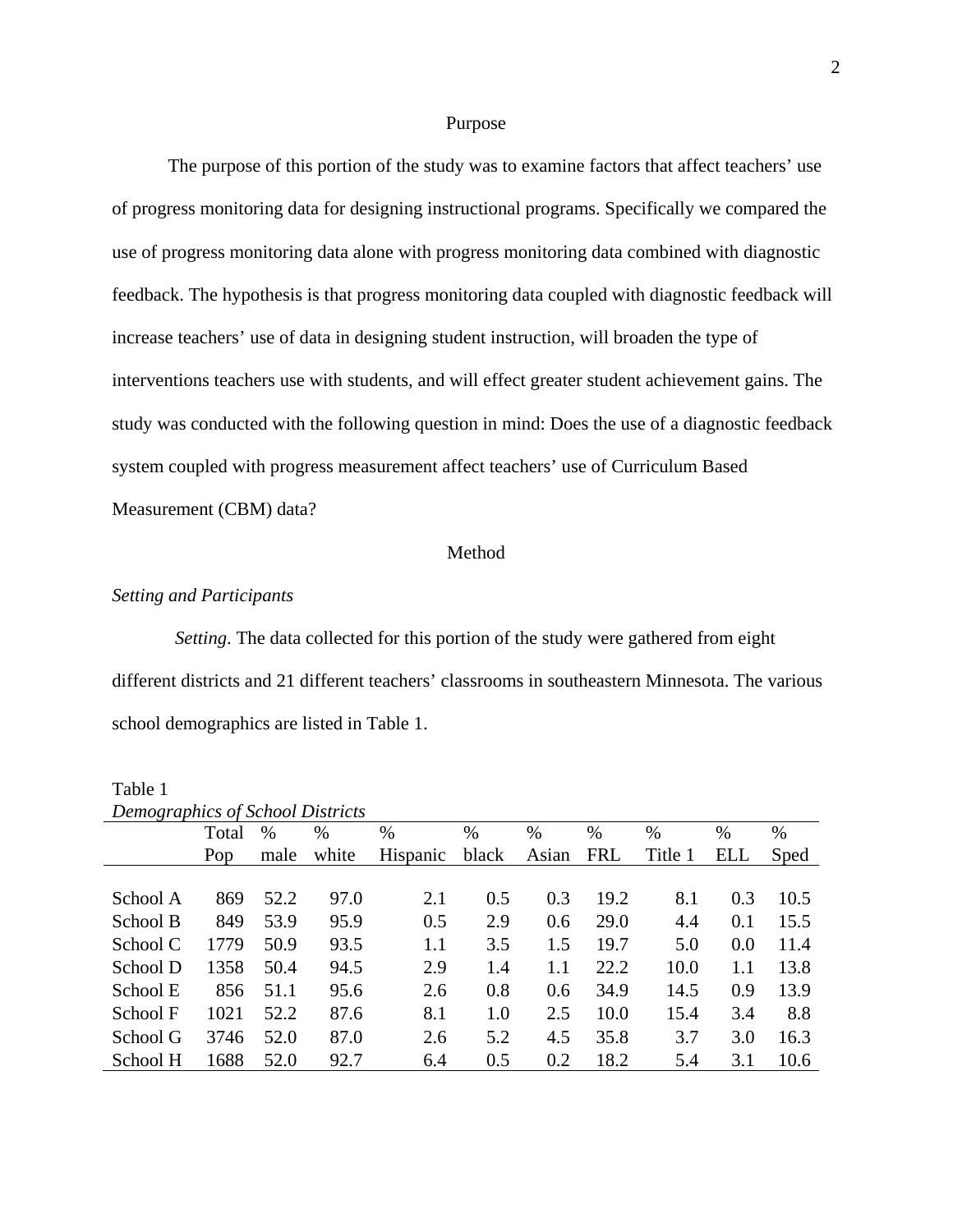*Teacher participants*. All special education teachers in grades 1-12, along with reading specialists and other remedial reading service providers were invited to participate in the study. The invitation was extended via email to both teachers and principals. Follow-up letters through school mail and follow-up phone calls and/or emails were also conducted to teachers who had previously participated in studies or had expressed an interest in participating in future studies. Twenty-two teachers responded affirmatively, but one teacher later removed herself from the study.

The 21 participating teachers were certified in the following licensure areas: Elementary Education ( $n = 11$ ); SLD ( $n = 14$ ); EBD ( $n = 4$ ); other special education categories ( $n = 8$ ); and Reading licensure  $(n = 1)$ . Experience levels for the teachers ranged from 3 years to 37 years (mean =15.38). The teachers reported using CBM procedures for between 1 year and 16 years with most teachers having 3-6 years experience. Most teachers had received training in collection of CBM data through either school- or district-level training (*n =* 19). Some teachers received training via university level coursework (*n =* 2). All teachers were Caucasian; age ranges were reported as being 20-29 (*n* = 3); 30-39 (*n* = 3); 40-49 (*n* = 5); 50-59 (*n* = 8) and 60-69 (*n* = 2).

*Student participants*. Once teachers were secured and consent for their participation signed, teachers identified students that met eligibility criteria of: having a reading goal, being able to read a minimum of 10 words from connected text in 1 min, and demonstrating a consistent attendance record. Parental consent forms were sent home with identified students. A gel pen was used as an incentive for returning the form, regardless of parent giving consent or not. A total of 125 students returned signed permission forms. Students had the study explained to them by the research assistant conducting the pretesting. Students then signed assent forms prior to pretesting.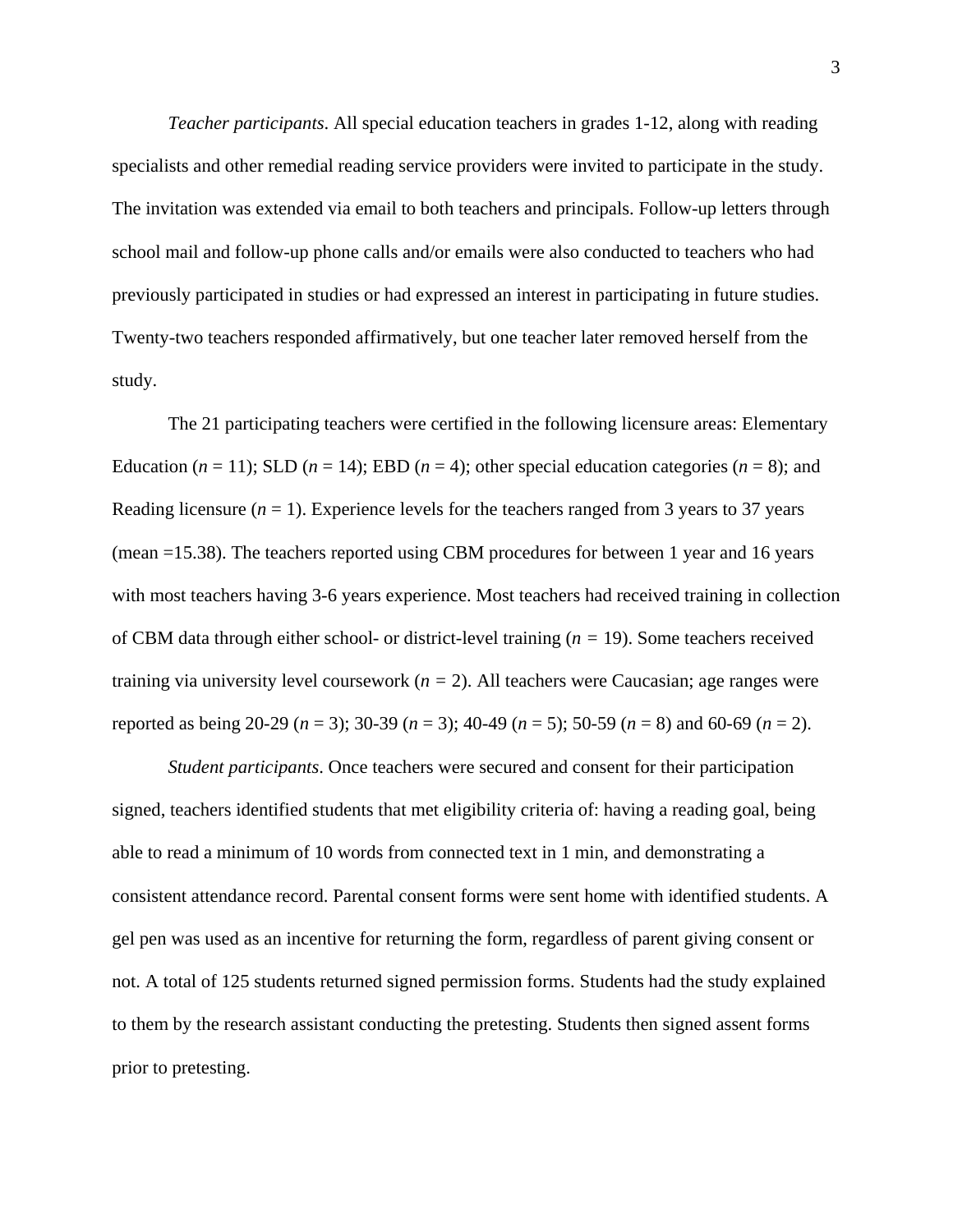Participating students from each teacher's caseload were ranked according to their mean score on the pretest oral reading measures. Within each teacher's group, students with similar mean oral reading scores were paired. If more than two students' scores were close, the students with the least mean pretest difference between correct maze choice and incorrect maze choice were paired. A total of 56 pairs were created (*n =* 112). All students who were not paired were considered as a no treatment group. After similar pairs of students were created, the partners were randomly assigned using the following process:

- Using Excel, a list of random numbers between 1 and 100 was created.
- Even numbers were equated with the SARF condition; odd numbers were equated with the No SARF condition
- The first student of a pair was assigned to the condition equated with the next number on the list. The second student was assigned to the remaining condition.

Each teacher participant had one, two, or three pairs of students in treatment conditions. These were the students whom the teachers progress monitored and discussed in online forums. Once the paired students had been assigned to the conditions (CBM data with or without diagnostic feedback), a t-test analyzed the average mean oral reading fluency score for both conditions. There was no statistically significant difference between the two groups ( $t = .39$ ,  $df =$ 110,  $p = .70$ ).

One teacher pulled out of the study which eliminated six students, another seven students either moved or no longer received the reading support and were also removed from the final analysis. The matched partners of these students were also removed. Additionally, 13 students were not placed into a treatment group. Thus, the results in this study were determined from data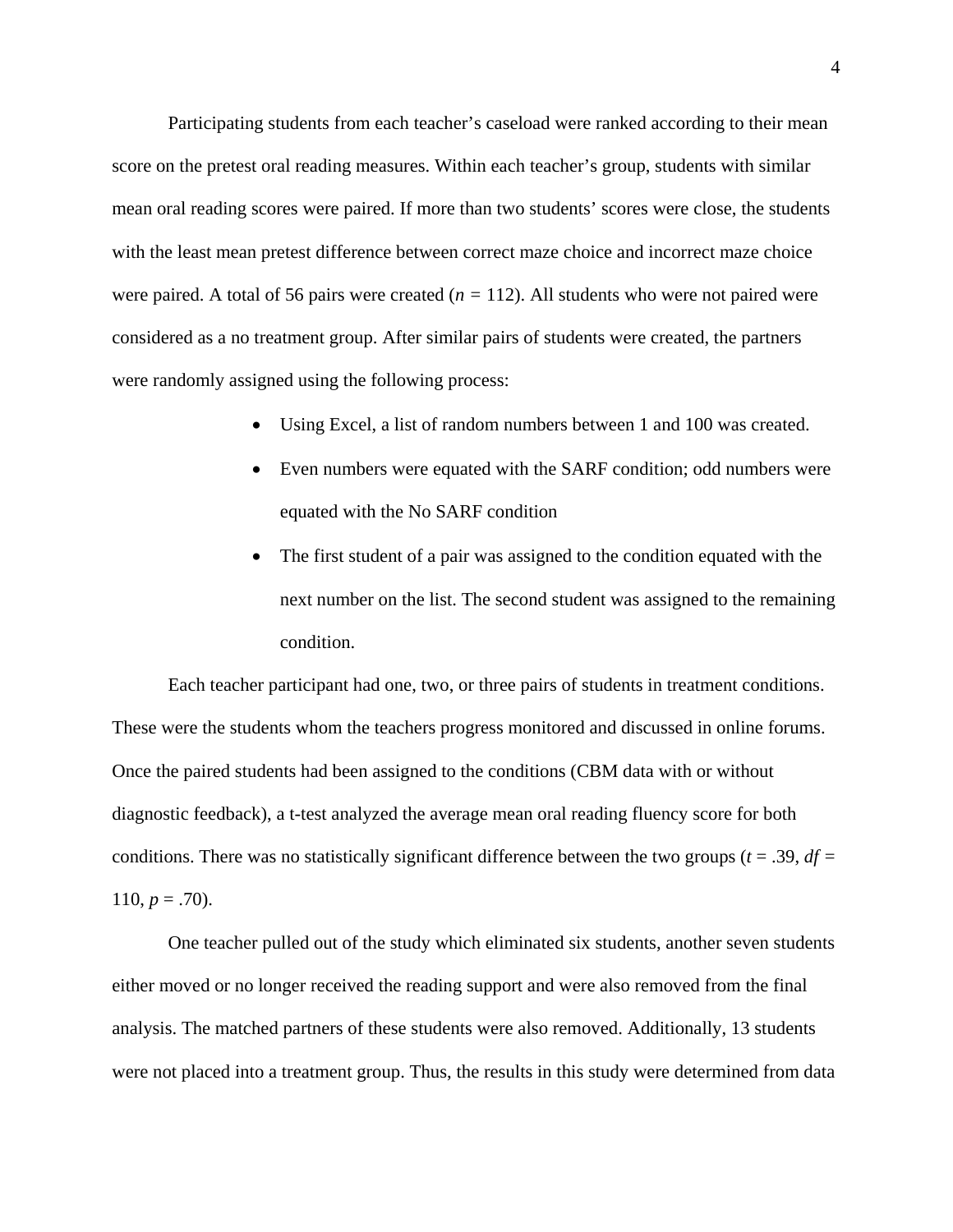collected from 92 students (46 in the CBM with diagnostic feedback group and 46 in the group without feedback). This sample included 76 students who received reading assistance from special education services and 16 who received reading assistance from Title 1 services. The primary disability for 72 of the students in special education was a high-incidence disability (e.g., learning disabilities [*n =* 47], emotional/behavioral disabilities [*n =* 7], other health disabilities  $[n = 5]$ , autistic spectrum disorders  $[n = 6]$ , developmental cognitive disabilities  $[n = 1]$ 5], and speech/language  $[n = 2]$ ; the primary disability for 2 of the students was physically impaired and for the last 2, deaf and hard of hearing. See Table 2 for demographic information of students in treatment groups.

Table 2 *Student Demographics of 92 Students in Treatment Conditions* 

|                           | <b>Without Diagnostic</b> | With Diagnostic |
|---------------------------|---------------------------|-----------------|
|                           | Feedback                  | Feedback        |
| Gender                    |                           |                 |
| Male                      | 32                        | 34              |
| Female                    | 14                        | 12              |
| Grade                     |                           |                 |
| $1^{\rm st}$              | $\theta$                  | 1               |
| 2 <sup>nd</sup>           | 6                         | 5               |
| 3 <sup>rd</sup>           | 10                        | 7               |
| 4 <sup>th</sup>           | 7                         | 8               |
| $5^{\text{th}}$           | 8                         | 10              |
| 6 <sup>th</sup>           | 5                         | $\overline{4}$  |
| 7 <sup>th</sup>           | $\overline{4}$            | $\overline{4}$  |
| 8 <sup>th</sup>           | 1                         | 1               |
| 9 <sup>th</sup>           | 1                         | $\overline{2}$  |
| $10^{\text{th}}$          | $\overline{c}$            | $\overline{c}$  |
| 11th                      | $\overline{2}$            | $\overline{2}$  |
| <b>SES</b>                |                           |                 |
| Free lunch                | 20                        | 16              |
| Reduced lunch             | 6                         | 3               |
| Normal rate               | 20                        | 27              |
| Ethnicity                 |                           |                 |
| African American          | $\mathbf{1}$              | $\overline{2}$  |
| Hispanic American         | $\mathbf{1}$              | 3               |
| White American            | 44                        | 41              |
| Disability                |                           |                 |
| Special education         | 38                        | 38              |
| Title 1                   | 8                         | 8               |
| <b>Total Participants</b> | 46                        | 46              |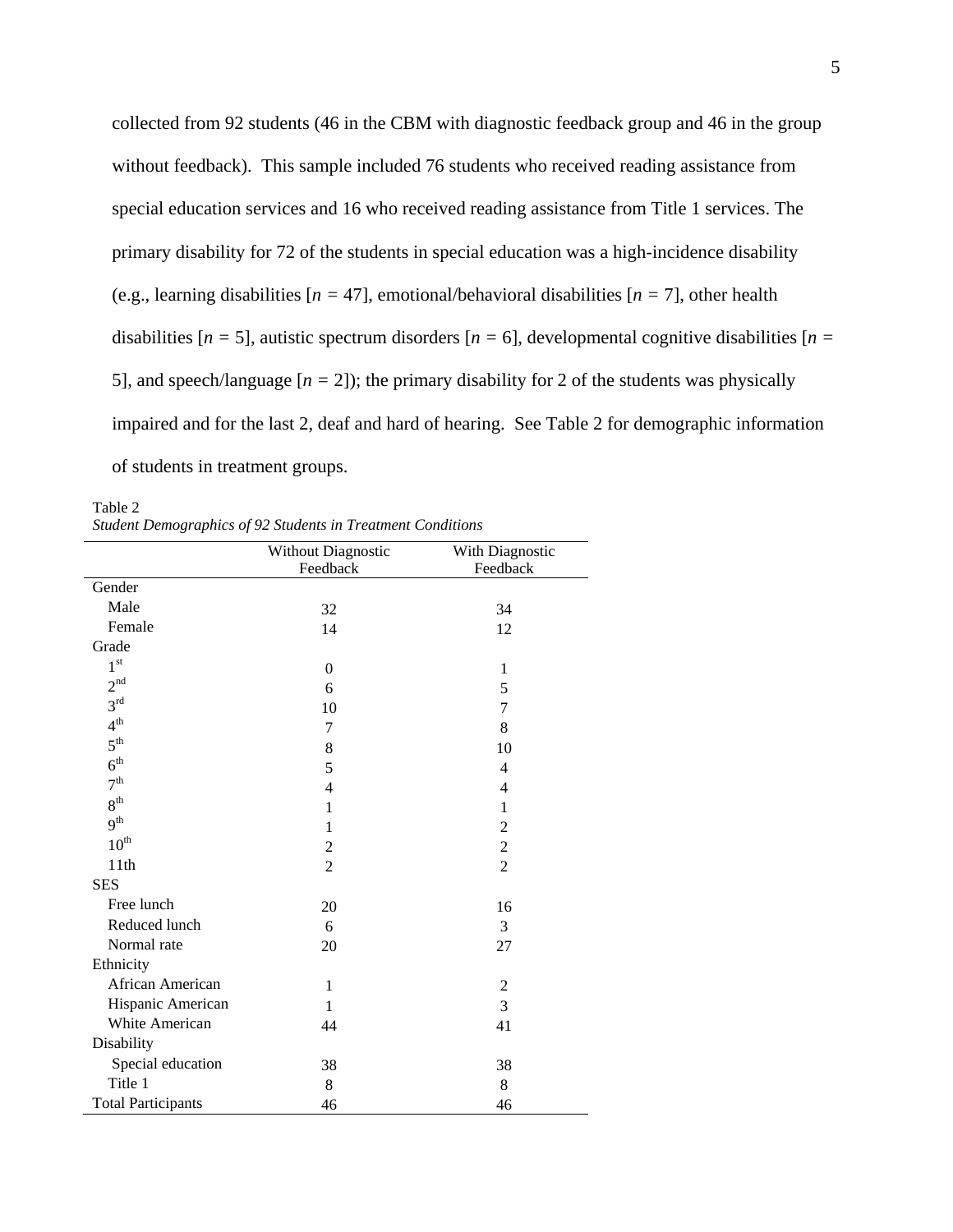#### *Independent Variables*

The independent variables for this study were progress monitoring data with and without feedback provided from diagnostic software. Teachers were asked to develop instructional programs based on data from the oral reading CBM progress monitoring alone or data from CBM *and* cumulative feedback on miscues committed by the students as recorded in the diagnostic system. The progress monitoring probes were oral reading passages from the AIMSweb system, which provides sufficient progress monitoring passages so the teacher can administer a new probe each week. For students in the CBM progress monitoring alone group, teachers were asked to simply administer oral reading probes and used the resulting data to inform instruction. For students in the CBM with diagnostic feedback group teachers were asked to perform an additional step. Following administration of the oral reading passage, teachers entered the type of miscue the students made into the Subskill Analysis of Reading Fluency (SARF; Scullin, Werde, & Christ, 2006) system which then created a matrix of the specific types of errors. See Appendix A for description of the various types of miscues.

*Subskill Analysis of Reading Fluency (SARF) Data.* The SARF system had all of the AIMSweb passages precoded for the type of word. (See Appendix A for a description of the various word types). Teachers had to determine which miscue a student committed. Teachers had received training at the beginning of the study from the research assistants in the various types of miscues. Teachers wrote what the student actually said or used miscue codes on a paper copy of the passage during administration and then transferred the information to the SARF program. Once the miscues were entered the teacher could then access a cumulative matrix of the student's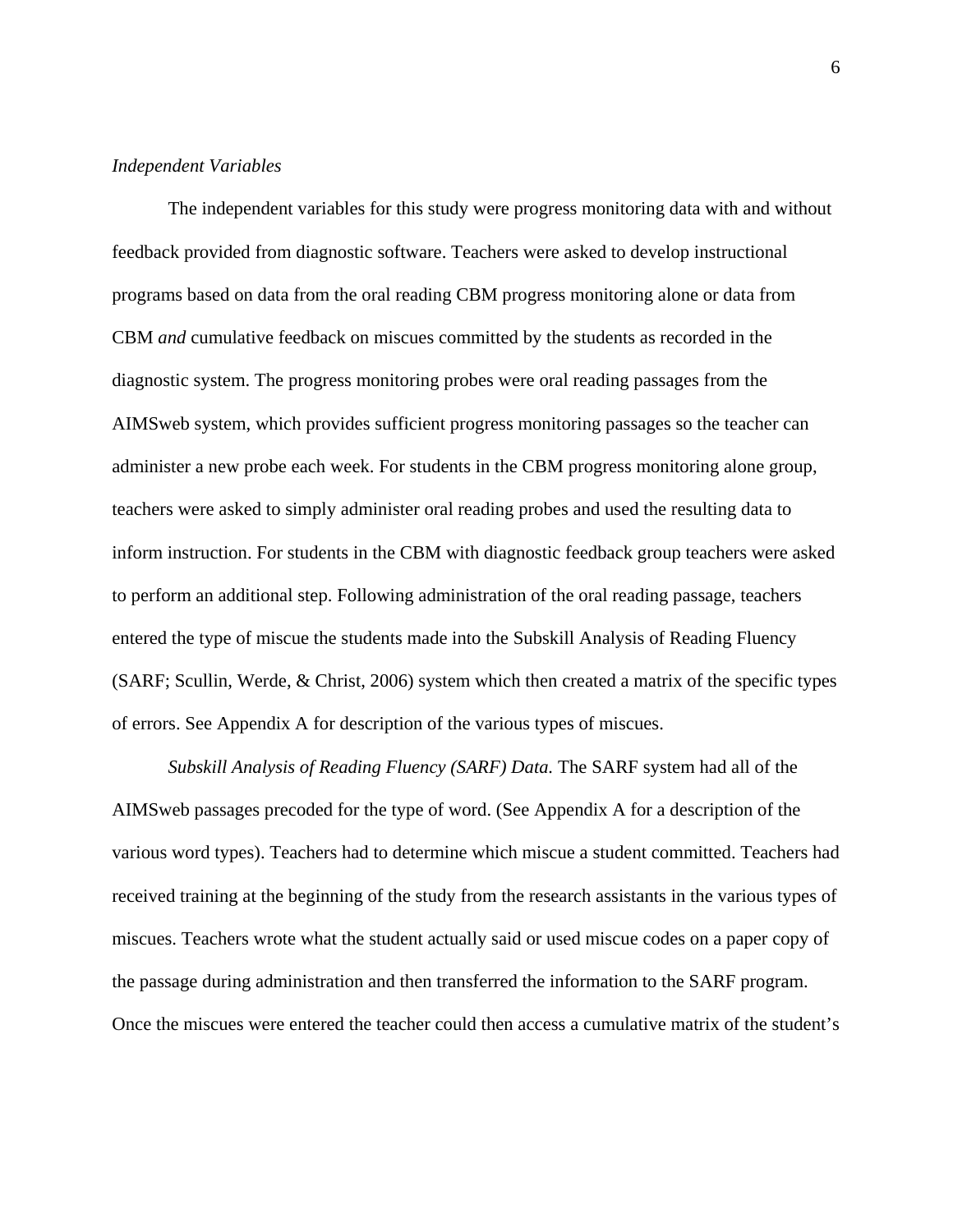miscue patterns and word type error patterns. This information could then be used to formulate instructional plans. (See Appendix B for a sample miscue matrix)

#### *Dependent Variables*

Dependent variables were the focus of teacher instruction and student performance. To measure the effect on teacher instruction, we analyzed the discussions between pairs of teachers and the results of surveys completed by teacher participants. The effect on student reading performance was assessed using CBM pre- and posttest oral reading and maze selection measures and a standardized achievement test administered at posttest only.

#### *Focus of Teacher Instruction*

*Online discussions.* Once a week, teachers were asked to communicate with a partner on a password-protected Moodle website furnished by the university from which this research was conducted. After logging into this site, the teachers would click on their dyad. This action would take them to a forum in which they could post a student's progress-monitoring graph and an accompanying description/explanation of the student's progress including information regarding the student's SARF data. The following suggestions were available to guide the teachers in selecting information to post: grade level of the student; classwide screening CBM data (results of tri-annual school-wide screening at grade level); progress monitoring level (including errors) and the reasons for choosing that level; the gain per week selected for the student; an explanation of the interventions including number of students in the group and the amount of instructional time; an explanation of the response each student to instructional interventions; and reasons for making a change in interventions, monitoring level, or aimline. The teacher's partner would also post a graph and information about one student.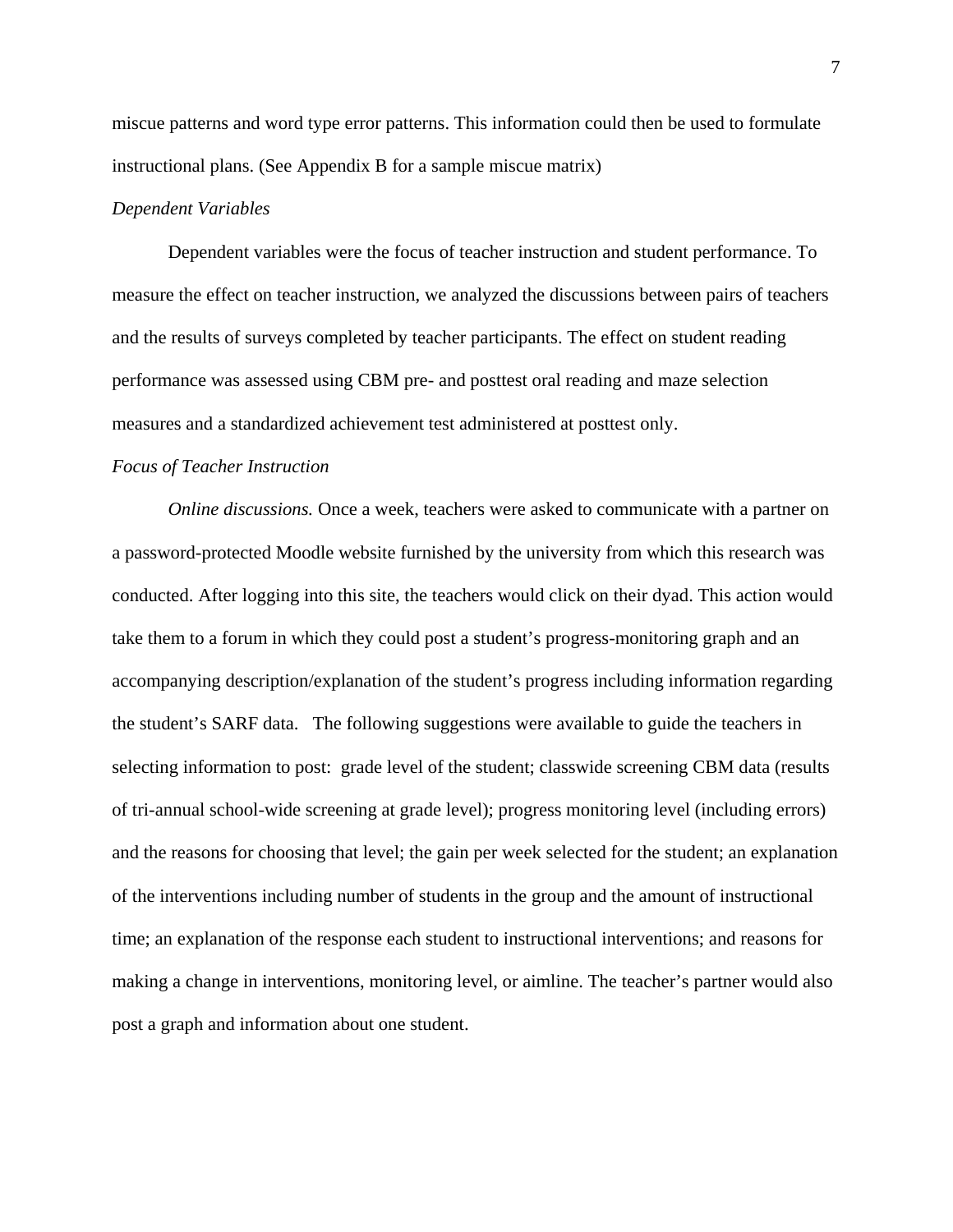After posting, the teachers would reply to their partner's post. The following guidelines were available to guide their responses:

- Is there any additional information that would be helpful? Any graphing information that is needed?
- How do you see this student responding to the intervention?
- What do you see going on from this graph?
- If a change in instruction is needed, please provide specific instructional changes that may help this student achieve his/her goal. Changes in instruction could include a change in materials, motivation, time or setting, teacher/student ratio, or instructional approach.

*Surveys.* Teacher participants completed two end-of-study surveys. Both surveys were developed by the researchers specifically for this study to gather information about how teachers used progress monitoring data (with and without diagnostic feedback) to inform instruction and to obtain feedback on the technological requirements. The analysis of the surveys resulted in no significant difference between treatment groups. For detailed information and findings about the surveys, see Tech Report #35.

#### *Student Reading Performance*

*Common CBM probes.* Two oral reading and two maze selection probes at the second grade reading level were administered as pre- and posttests to all student participants. The oral reading probes were selected from Peabody CBM Reading Passages & Word Counts (Vanderbilt University). The maze selection probes were selected from Project PROACT MAZE Reading Passages (Vanderbilt University). A research assistant went through each set of probes and selected five passages that were not culturally-dependent (e.g. based on a holiday, tradition, or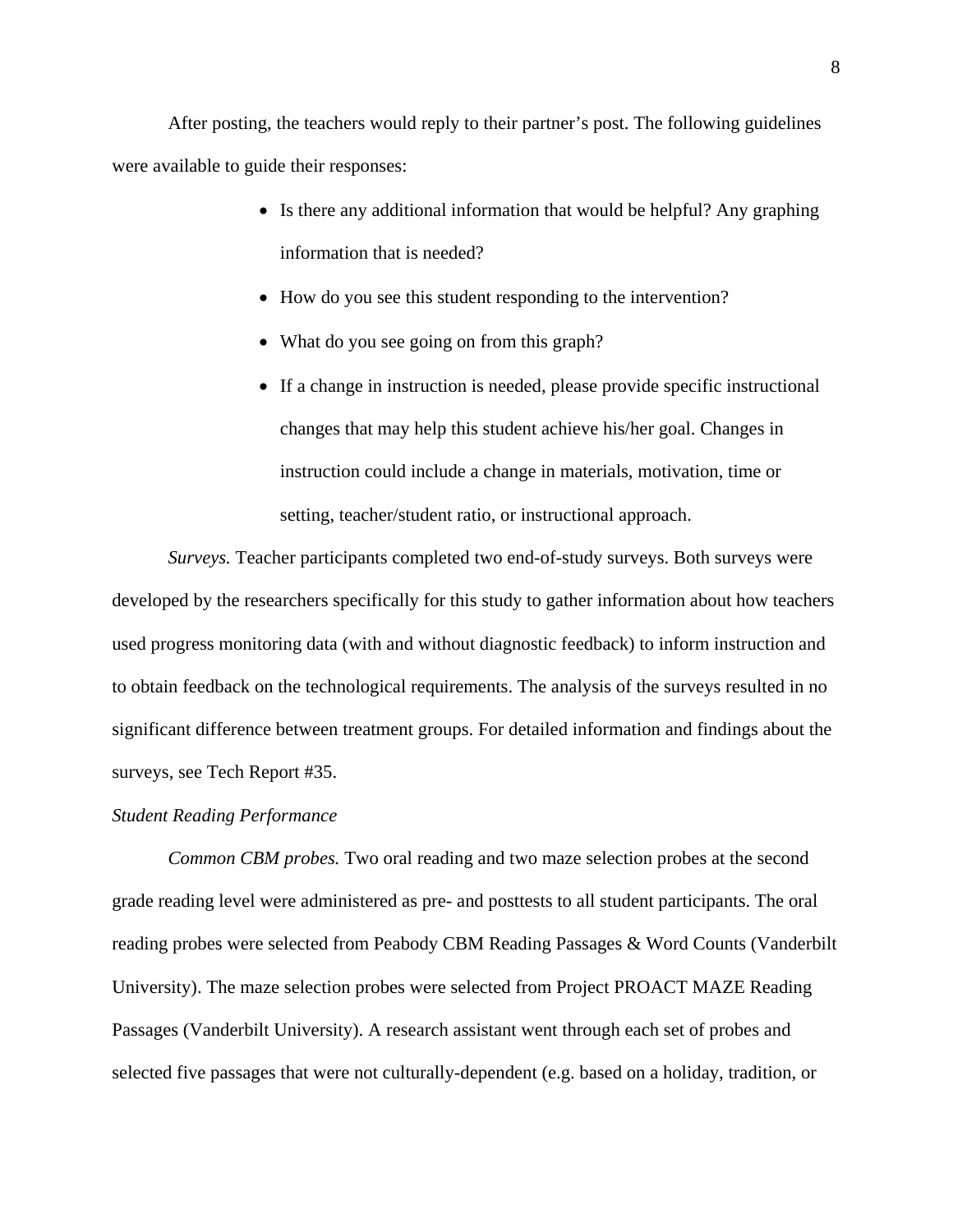folktale), were not too familiar (e.g., based on a fairy tale), and were longer than 350 words. The primary investigators made the final choices. Alternate-form reliability for oral reading and maze selection were .95 and .70, respectively.

*Standardized reading subtests*. Two subtests from the Kaufman Tests of Educational Achievement – Revision II (KTEA-II; Kaufman & Kaufman, 2004) were administered as posttests: Letter-Word Identification and Reading Comprehension. The Letter-Word Identification subtest requires students to read lists of isolated letters and words, starting at an item corresponding to the student's grade-level and continuing until four consecutive errors have been made. The first section assesses the student's knowledge of letter names and sounds. The word list begins with high-frequency sight words and phonetically regular words, but progressively introduces more difficult words contain unpredictable pronunciations. This subtest is intended to measure a student's reading vocabulary (i.e., words familiar enough for automaticity; Kaufman & Kaufman, 2004).

The Reading Comprehension reflects the student's ability to gain meaning from text (Kaufman & Kaufman, 2004). The questions become progressively more difficult, beginning with items that require students to match a word with a picture. The next level of difficulty requires students to read and perform a simple command. Most of the items entail asking a student to read a passage and answer its accompanying questions orally. Although a few questions provide choices, most questions are open-ended and are meant to elicit single-word or short-phrase answers. Students begin at a level determined by their raw score on the Letter-Word Identification subtest and continue until they make four errors in a set or 5 consecutive errors. The published split-half reliability coefficient of the KTEA is .97 for the Letter-Word Identification subtest, .93 for the Reading Comprehension subtest, and .97 for the Reading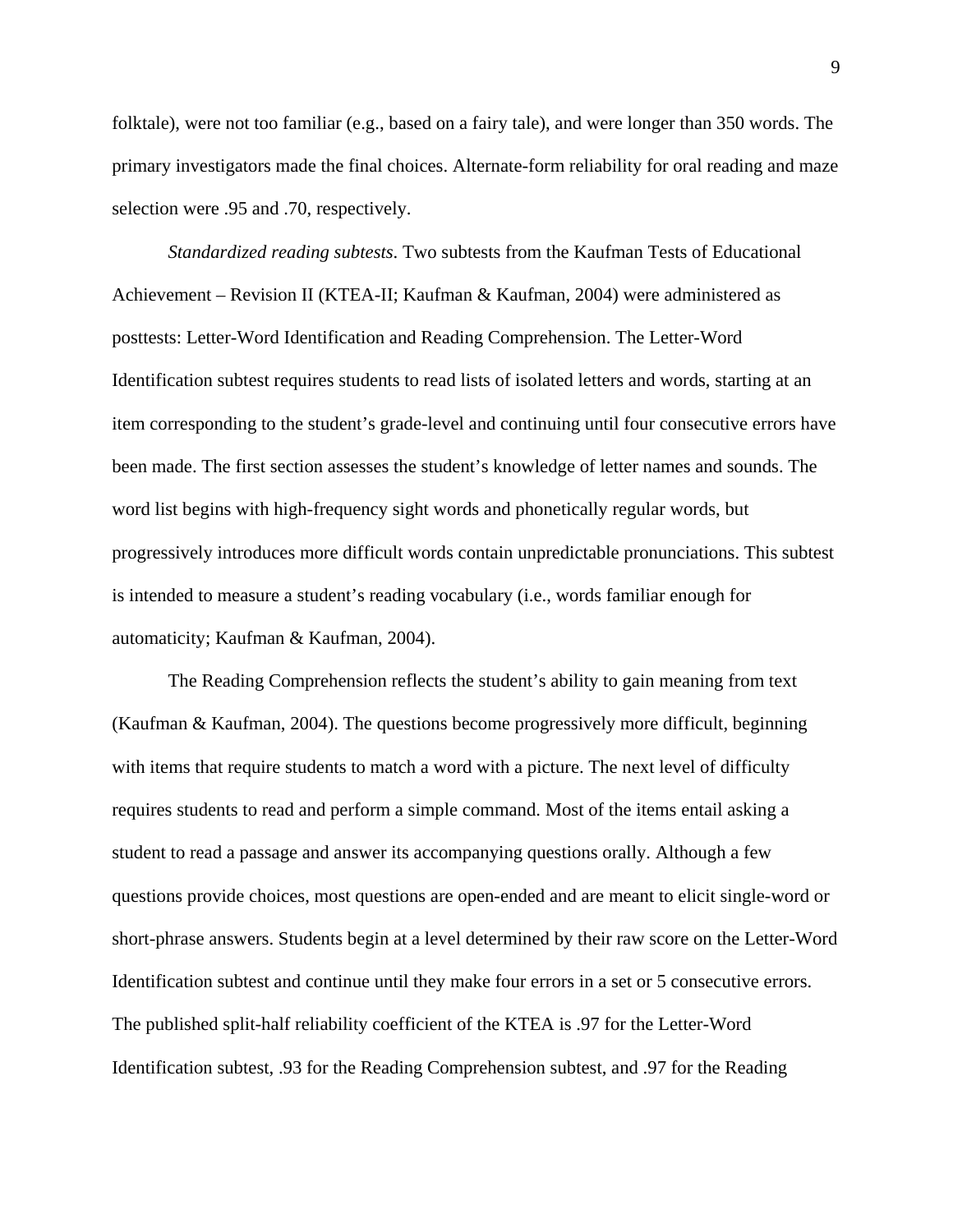Composite. Correlations between the two subtests are reported to be .68, and correlations with other standardized reading tests (WIAT-II, WJ-III, PIAT-R/NU) range from .76 to .85 (Kaufman & Kaufman). Table 3 presents correlation between CBM measures and Kaufman subtests. Note that these correlations were calculated on a larger sample of 186 students that participated in this study and a parallel study that took place in another district (see Technical Report #31).

Table 3 *Intercorrelations Among Outcome Variables* 

|                                                                  | Reading<br>aloud<br>(pretest)<br>mean) | Reading<br>aloud<br>(post<br>mean) | Maze<br>(pretest)<br>mean) | Maze<br>(post<br>mean) | <b>KTEA-II Letter-</b><br>Word Identification* | <b>KTEA-II Reading</b><br>Comprehension* |
|------------------------------------------------------------------|----------------------------------------|------------------------------------|----------------------------|------------------------|------------------------------------------------|------------------------------------------|
| Reading aloud (pretest<br>mean)<br>Reading aloud (post)<br>mean) | 1/00                                   | .92<br>1.00                        | .79<br>.73                 | .80<br>.80             | .74<br>.77                                     | .62<br>.63                               |
| Maze (pretest mean)                                              |                                        |                                    | 1.00                       | .82                    | .65                                            | .68                                      |
| Maze(post mean)<br>KTEA-II Letter-Word                           |                                        |                                    |                            | 1.00                   | .72                                            | .73                                      |
| Identification<br>KTEA-II                                        |                                        |                                    |                            |                        | 1.00                                           | .75                                      |
| reading<br>comprehension<br>$N_{\alpha 4\alpha}$ $N = 104$       |                                        |                                    |                            |                        |                                                | 1.00                                     |

*Note.*  $N = 104$ .

\*Raw scores used for correlations with KTEA subtests.

#### Procedures

#### *Focus of Teacher Instruction*

*Progress Monitoring Data.* Teachers were asked to conduct weekly progress monitoring data collection using the districts' adopted system of AIMSweb. Teachers entered each student's oral reading data into the password protected AIMSweb system. This system created a graphic display of the student's progress toward the teacher-established year-end goal. Teachers set student goals using projected targets developed by AIMSweb. Most targets were developed by striving to have the student move up one level on the norms chart provided through AIMS. A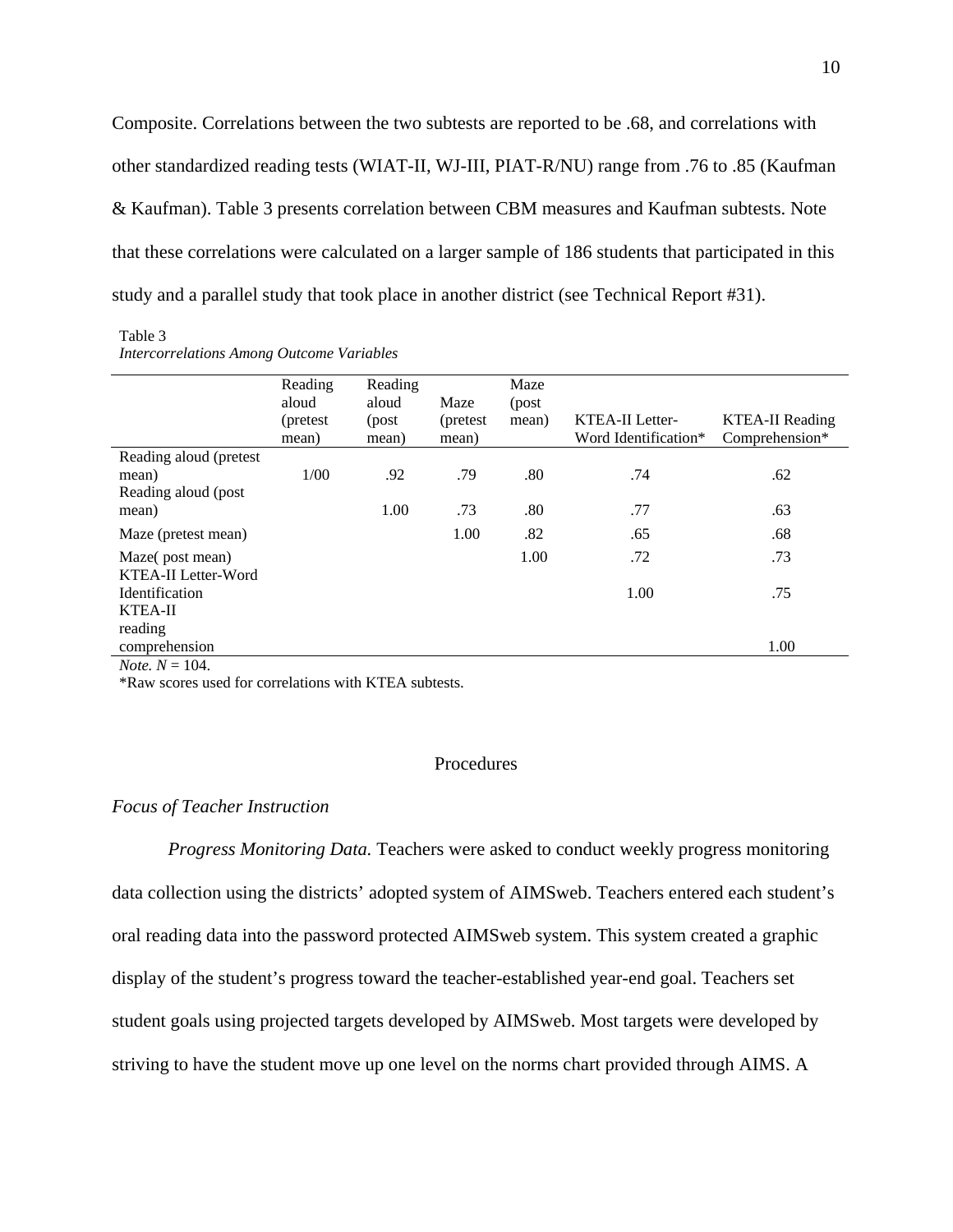vertical line on the students' graphs signified when teachers made a change to instructional interventions.

Students in both conditions were administered weekly oral reading probes from the AIMSweb system. For students in the condition with diagnostic feedback, teachers also entered miscues into the SARF system to have student errors analyzed and categorized.

Scoring, based on rules for scoring in the AIMSweb program, for the oral reading passages was as follows:

- Words would be supplied if the student paused for 3 seconds
- Omissions would be counted as errors
- Mispronunciations would be errors
- Substitutions would be errors
- Dialect would not be counted as an error
- Insertions would not be errors

*Continuation of study in HVED.* Because of technical difficulties with the SARF program, it was not loaded onto teachers' computers until end of January to mid February (between the weeks of January  $21<sup>st</sup>$  to the week of February 11, 2008). Due to the span of time from initial training and the actual use of the SARF system research, assistants were available to give teachers a review session on miscue coding. In addition, teachers were asked to extend the study by 6 weeks (extending from the original ending date of April  $4<sup>th</sup>$  to May  $16<sup>th</sup>$ ). During this time the teachers were asked to mail weekly copies of the students' SARF Matrix reports. The purpose for doing this was to encourage teachers to look at the data weekly. Teachers were asked to continue with Moodle discussions during this time; however, minimal discussion occurred as teachers were more focused on end-of-year routine duties.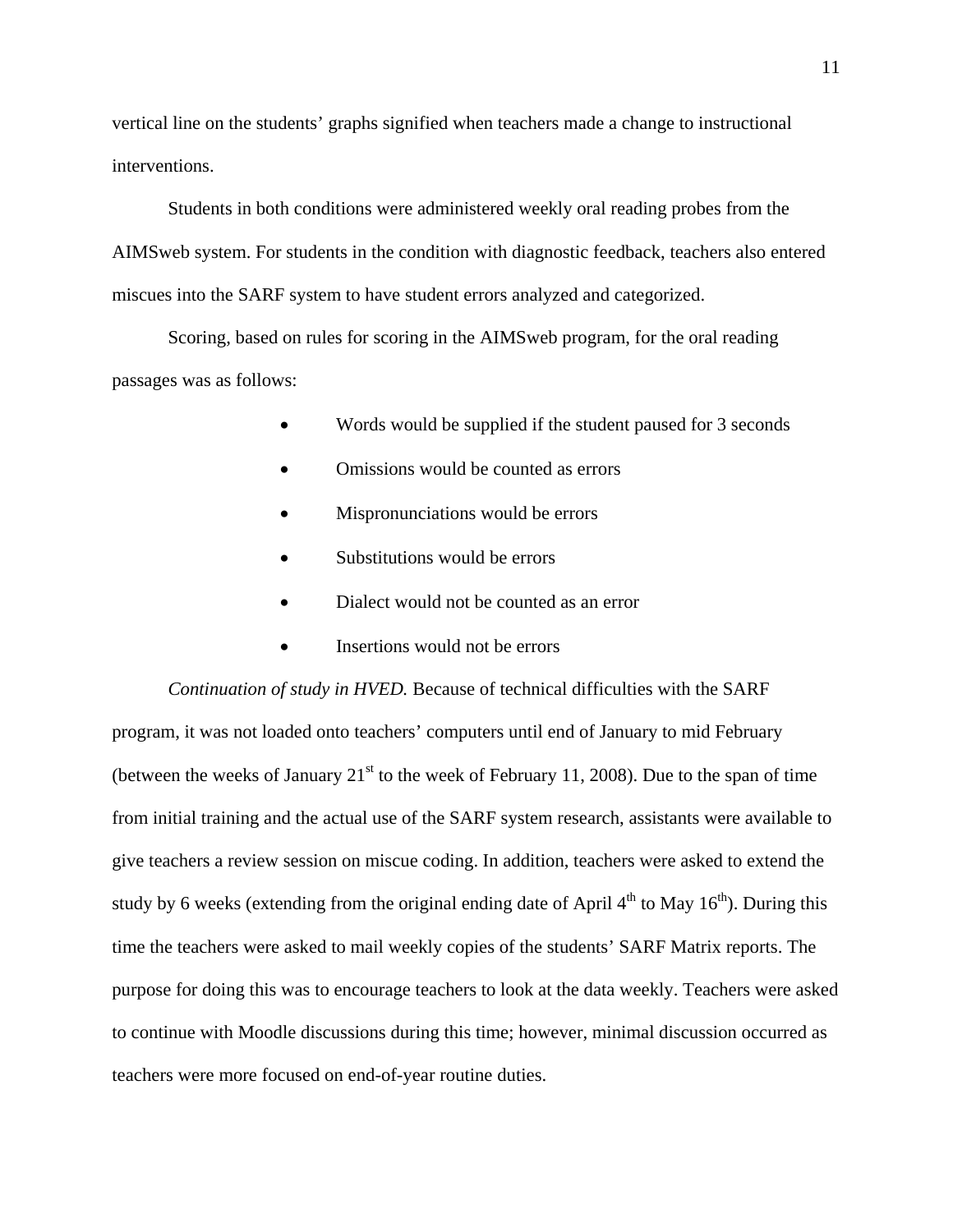*Fidelity Observations.* The duration of this study was divided into three rotations. The first two rotations lasted about 7 weeks. As mentioned previously, the third rotation was extended to about 12 weeks. In the middle of the first rotation and the beginning of the third rotation we checked the fidelity of CBM administration and error entry into SARF. During the first fidelity check, a research assistant used a fidelity checklist to observe the number of administration step teachers followed as they administered a weekly CBM probe and categorized errors. The second fidelity check was conducted differently; in addition to being observed, the teachers taped their weekly administration, and then sent the tape and a copy of the resulting SARF matrix report to a research assistant. For both observations, the teacher and a research assistant determined total words read correctly. Interscorer agreement was 99%. Teachers demonstrated 99% accuracy in following standardized CBM administration procedures.

*Online Discussions.* Teachers were asked to share and discuss CBM graphs in a password-protected online forum using the procedure previously described. This procedure had been field-tested in a pilot study that preceded this study. In the pilot study, a password-protected forum was developed using Moodle software and directions for posting graphs and writing information was given to three special education teachers. Each teacher posted information and a CBM graph about one of their students, and responded to the postings of the other two teachers. Afterwards, teachers completed a brief survey. The results suggested the Moodle site was easy to access, user-friendly, and more feasible for discussing and sharing data than face-to-face meetings.

Teachers were paired for Moodle discussions by grade levels whenever possible. This was done by first dividing teacher participants into grade levels (primary, intermediate, higher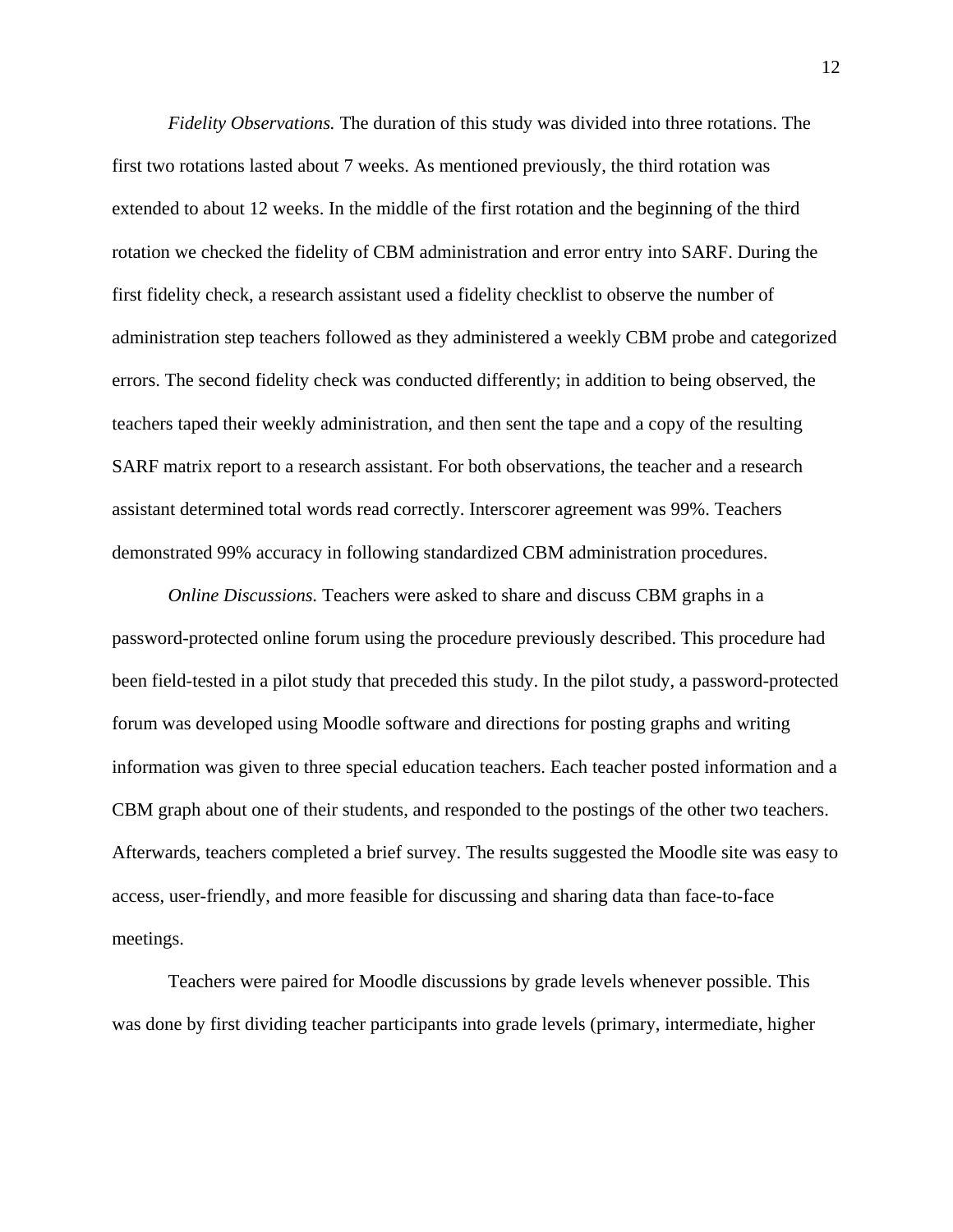grades), and then randomly assigning partners within each stratum. Teachers were paired with new partners for each rotation.

*Frequency of online interaction.* Each teacher was asked to post a student graph and accompanying information six times (approximately once a week) during each rotation, and were encouraged to continue posting once a week during the six-week extension of the study. In addition, they were to respond to their partner's postings. If a teacher had three pairs of matched students, information about each student was posted once during a rotation. For those with two pairs, information about each student was posted once and the teacher selected two students about whom to post a second time. If a teacher had one pair, information about each student was posted three times during each rotation.

In actuality, most teachers did not post or respond as frequently as requested by study requirements. Actually levels of postings and responses can be seen in Figure 1. Although teachers were expected to post and respond a total of 18 times (6 for each of 3 rotations), the actual number of postings per teacher ranged from 1 to 25 and the number of responses from 1 to 16. In total, teachers made 120 postings and 60 responses when discussing students in the condition without diagnostic feedback. When discussing students in the condition with diagnostic feedback, they made 160 postings and 84 responses. The total number of words written about students in the condition without diagnostic feedback was 11,495 (range per teacher = 0 to 2,233); 15,717 words (range = 38 to 2,072) were written about students in the condition with diagnostic feedback.

*Figure 1.* Postings and postings responded to by rotations.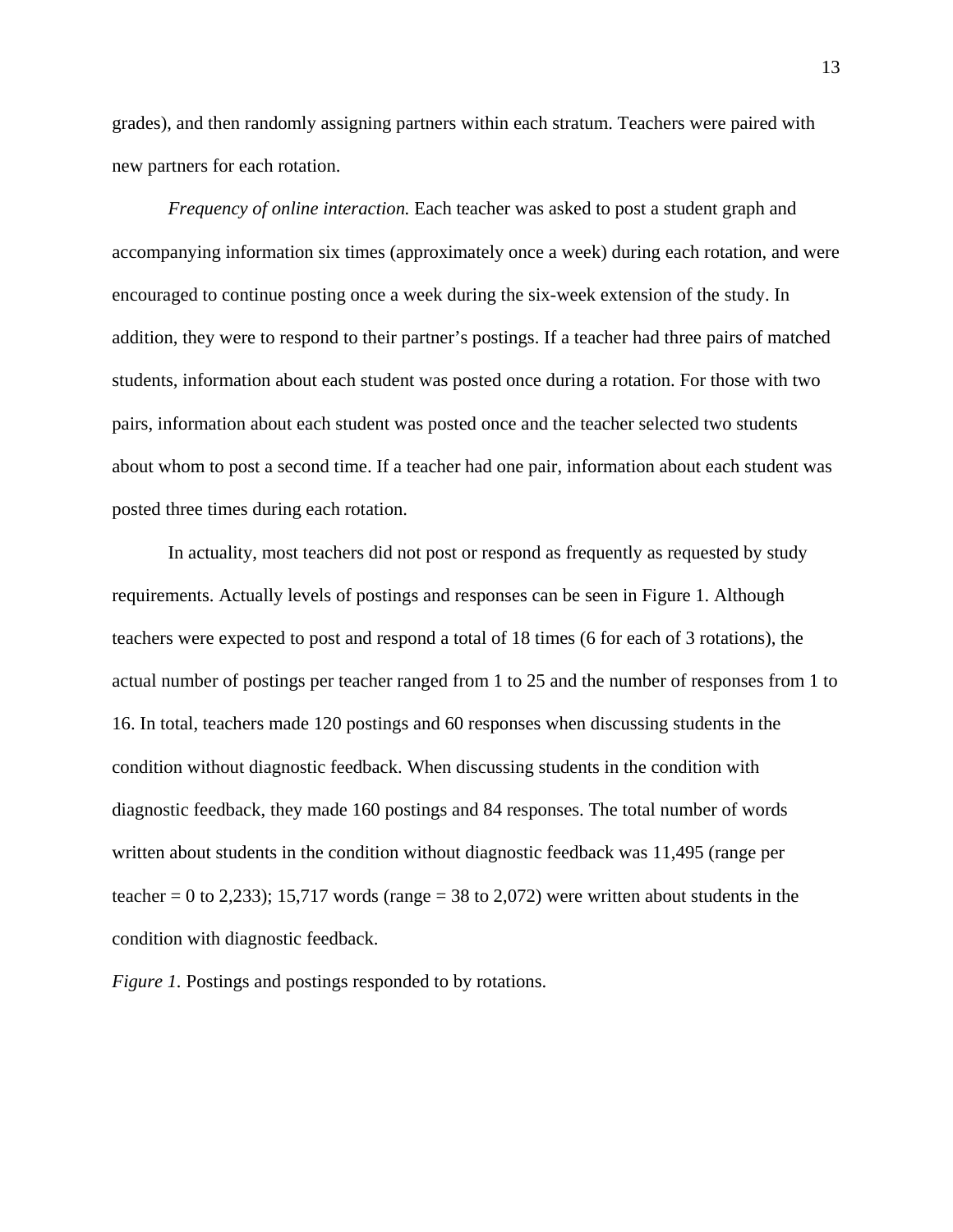

*Coding scheme.* Research assistants organized the archived online discussions by teachers so each protocol contained all the postings and related responses for students who were monitored with or without diagnostic information. Once the protocols were formatted, they were imported into NVivo, a software program that researchers use to store and systematically code data (QSR International, 2008). A primary investigator and a research assistant independently identified units of information or *statements* within each protocol. A statement contained only one thought specifically related to reading. Disagreements were discussed until an agreement was reached. After the statements were selected, each was assigned a code. First, the investigator and research assistant worked together as they assigned codes to comments within six protocols. Next, the two researchers independently coded two randomly selected protocols and calculated point-by-point agreement (total agreement/total units of information), demonstrating 92% and 93% agreement. The rest of the protocols were coded independently by one or the other of the two researchers.

*Coding online discussions.* We began the analytical process by using the five components of a balanced reading program as a priori codes: phonemic awareness, phonics, fluency, comprehension, and vocabulary. However, we made changes as the coding progressed so ended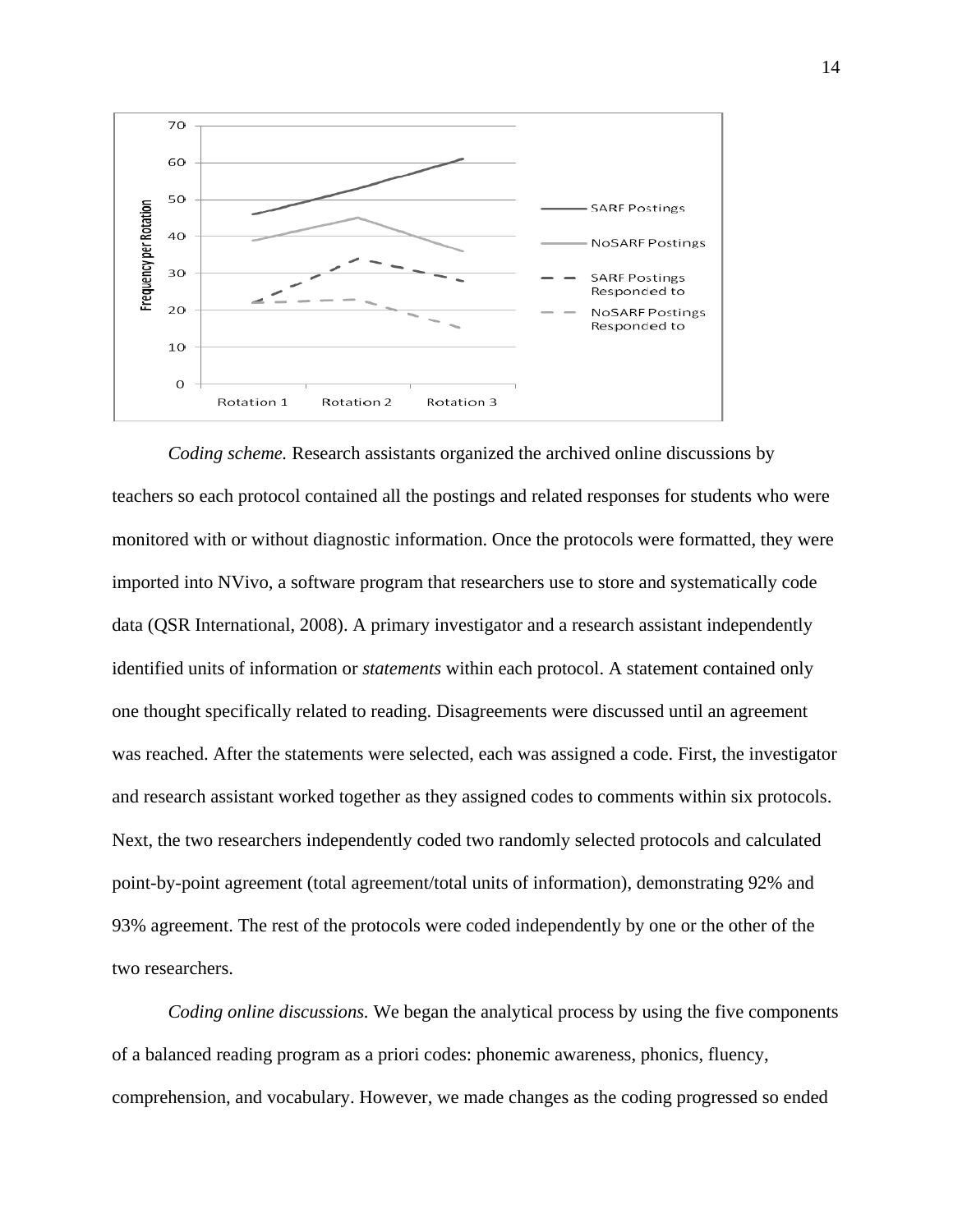with the following main categories: phonics (subsumed phonemic awareness), word recognition, fluency, practice reading, comprehension, vocabulary, general errors, fluency/accuracy, curriculum, material change, change measurement system, and motivation. General errors was added as a category because the focus of the diagnostic feedback system was error analysis. In addition to general errors, we also gathered information about errors specific to each of the reading codes: phonetic errors, fluency errors, practice errors, word recognition, vocabulary errors, and comprehension errors. As we coded, we observed that teachers occasionally made comments about wanting a student to read *slower* in order to improve accuracy, thus, we created a category (fluency/accuracy) to capture such comments.

Finally, we noticed that teachers tended to discuss either student characteristics or instructional programming. Thus, we split each of the main categories listed above into two subcategories: student characteristics and instructional interventions. Statements about student characteristics included comments about a learner's achievement levels or abilities (e.g., "She has great potential, but does not apply herself. She refuses help and does not complete work or turn in assignments."). Statements about instructional interventions included strategies a teacher used or considered using to improve a learner's reading skills (e.g., "My key to is to find out what helps her to stay focused on her work.").

*Code description.* Eight of the categories focused specifically on reading skills: phonics, word recognition, fluency, practice reading, comprehension, vocabulary, specific errors (within the previously listed categories), and fluency/accuracy. The phonics category contained statements about decoding words using phonemic awareness, applying phonetic rules, reading word parts, and chunking word components (e.g., "It sounds like he has accomplished a lot this year with the sight words and CVC."). Statements that discussed building automaticity in word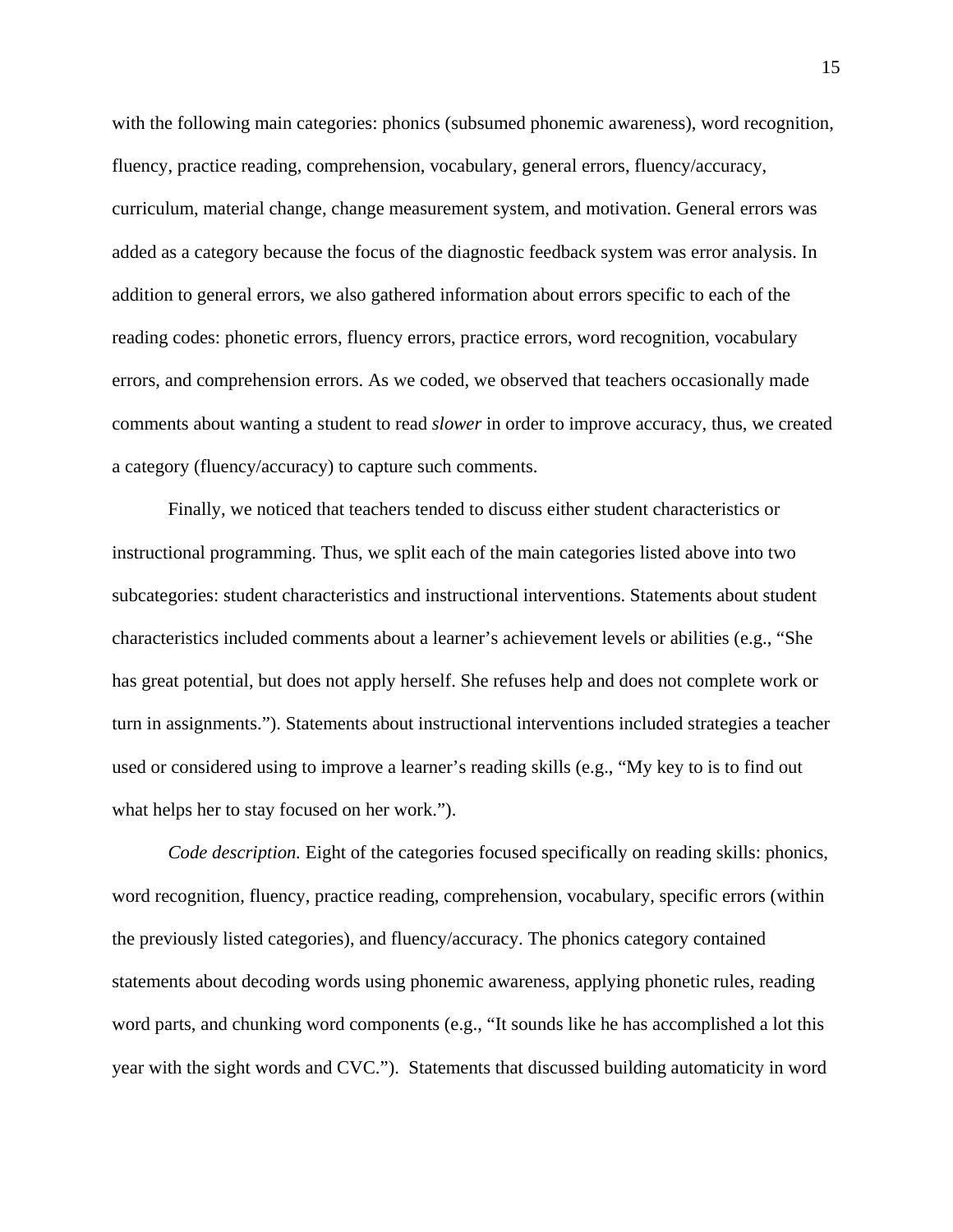reading were coded as word recognition (e.g., "Two days a week, we work on Edmark level 2 on the computer to work on sight words."). A fluency code was given to comments that discussed reading text in a smooth, effortless manner, including statements about repeated readings and chunking groups of words in phrases (e.g., "He is reading much more smoothly now and with expression."). Practice reading reflects statements that simply discuss opportunities that increase the time a student spends reading at home, reading with a partner, or reading silently (e.g., "The reading assignment every night is to read 15 min."). This category ended up being subsumed under fluency during analysis.

The categories comprehension and vocabulary are related to understanding text. The comprehension code was assigned to statements that discussed the understanding of text meaning, including the use of context clues, answering and generating questions, and summarizing and recalling ideas (e.g., "I am also doing a lot of strategies such as visual imaging or making connections."). Statements were coded as vocabulary reflected understanding about word meanings, so incorporated comments about word study and finding definitions (e.g., "She has a very low vocabulary, so I am always reminding myself to check for understanding with her, even on the most basic things.").

The last two reading codes were sub-divisions of the categories listed above and dealt with specific reading errors and slowing a reading rate to improve accuracy. Within each reading category, comments made specifically about miscues a student made were coded. An example of a comment coded as a word recognition error is, "Nearly all of her errors are irregular words." In contrast, an example of a comment coded as a phonetic error is, "His mistakes are more often than not with dropping suffixes." The fluency/accuracy code includes comments that discuss improving a student's accuracy by having them slow down their reading rate (e.g., "I have also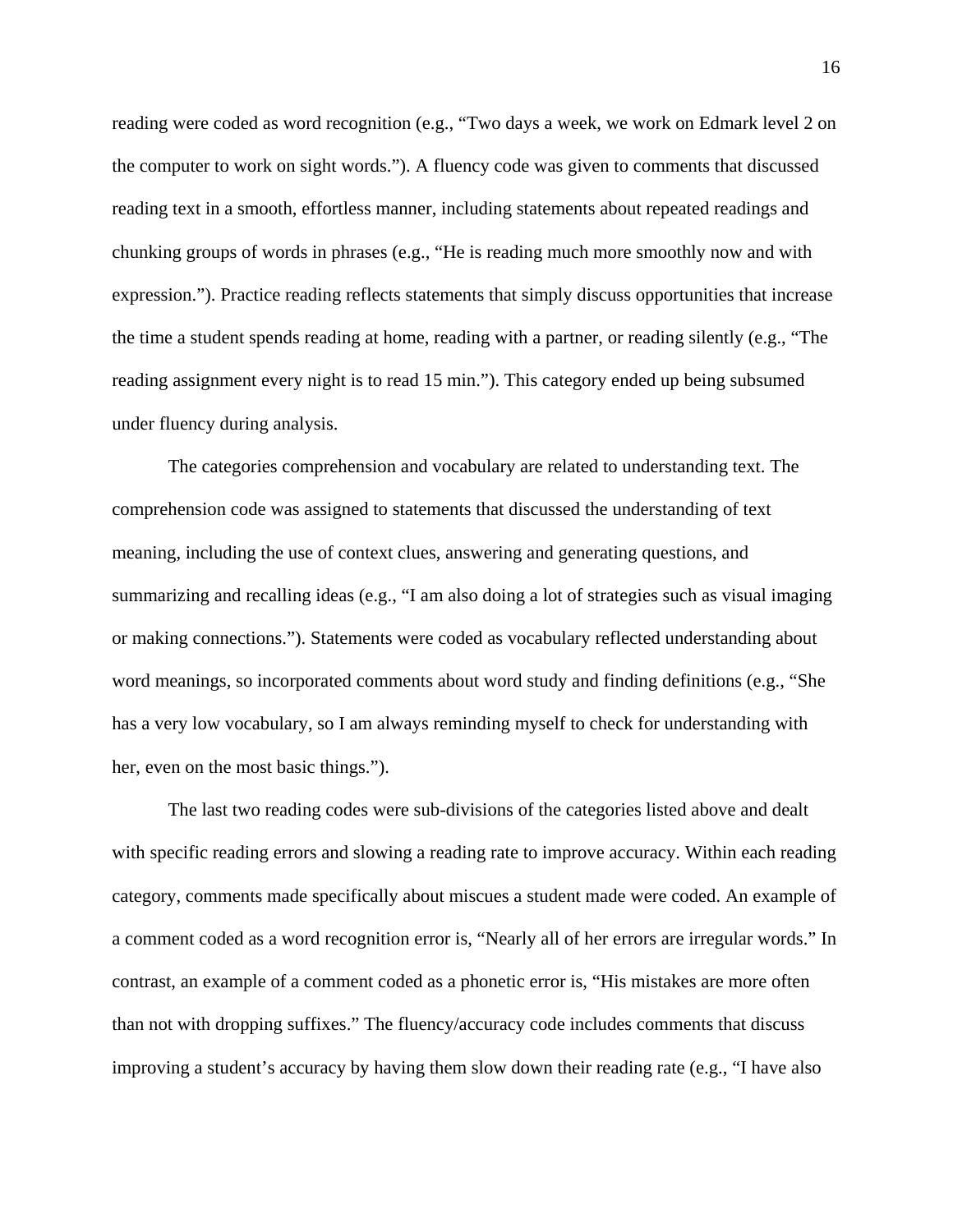been doing a lot of paired reading with him in an attempt to get him to slow down and not skip words.").

 Five of the categories were not directly related to reading instruction: general errors, curriculum, material change, change measurement system, and motivation. Comments were coded as general errors if they were general in nature (e.g., "He makes very few errors." or "One of the questions I would have is what kind of errors is this reader making?"). Many of these comments centered on errors made during weekly progress monitoring sessions. Statements were coded as curriculum when they referred to a specific curriculum by name (e.g., "We work from the Sopris-West Language program."). If teachers discussed or desired a change in materials, their comments were coded as material change (e.g., "The J & J Readers though are so boring and truly need a lot of guidance from me to understand what some of the bizarre words are that I don't think they would be useful as text to analyze."). Occasionally, the focus of dyadic conversations centered on making changes to the measurement system rather than to the instructional programming (e.g., "We have tried to do a lot of brain exercises and activities to stimulate his brain before doing the fluencies [progress monitoring timings]."). These comments were coded as change measurement system. Finally, teachers frequently made comments that considered the influence of motivation on student learning. These were coded simply as motivation (e.g., "He does have a great attitude and wants to learn to read" or "It seems like motivation is lacking in a lot of students these days.").

#### *Student Reading Performance*

*Administration of pretests and posttests.* Research assistants administered pre-and posttests to all student participants in the students' schools. First, two common maze selection probes (2 min each) were administered using a group format. Next, two common oral reading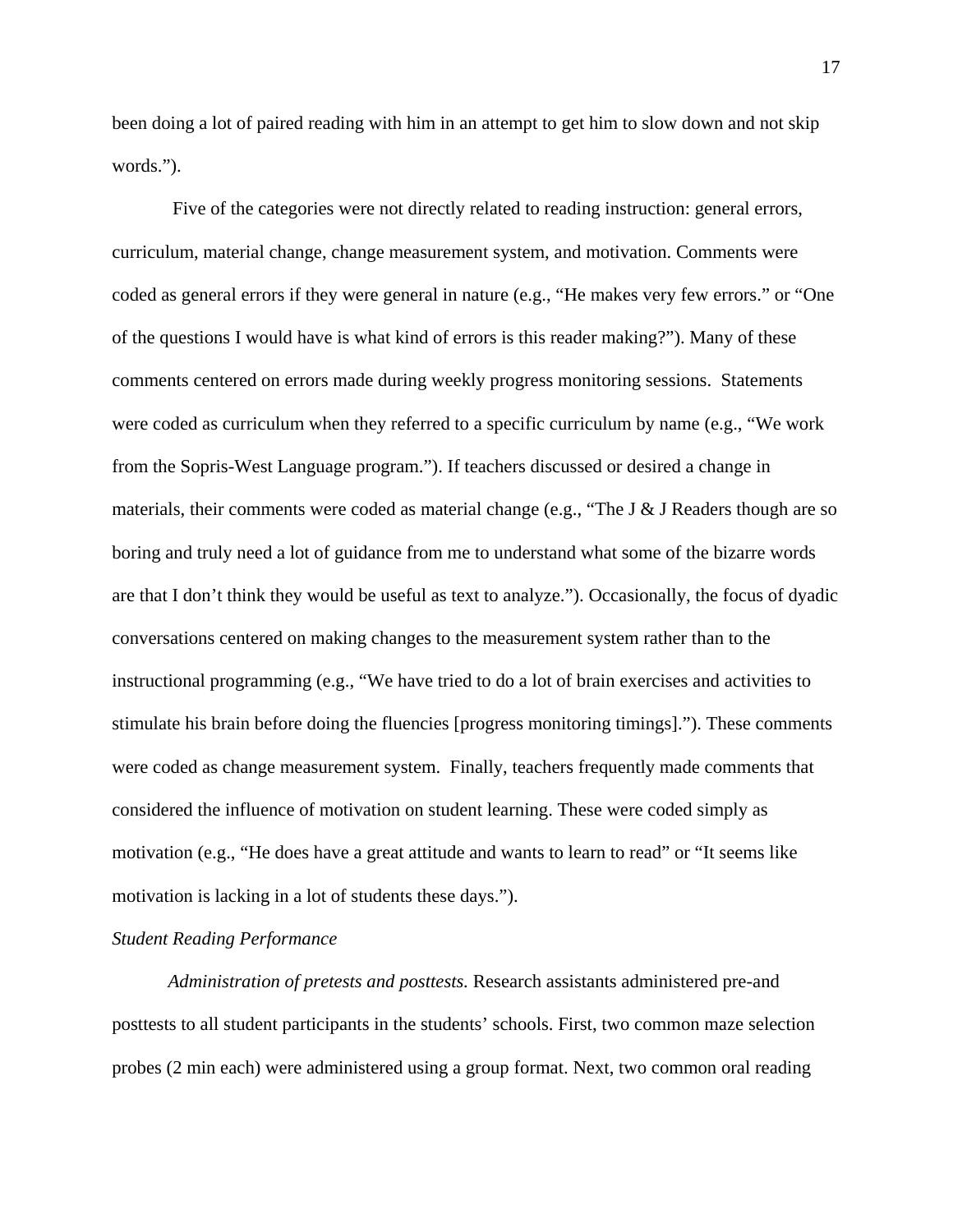probes (1 min each) were administered individually. During posttest sessions, the oral reading probes were followed by individual administration of the two KTEA-II subtests: Letter-Word Identification and Reading Comprehension (in that order). See Appendix C for the script and administration procedures used by examiners. There were approximately seven months of instruction between pre- and posttests.

*Scoring fidelity.* Two research assistants scored all maze selection probes independently. We scored a word selection as incorrect if it was not the correct answer, it was skipped, more than one selection was circled, or the selection could not be determined. Scoring stopped after the first set of two adjacent errors, and only the portion of the passage preceding the cutoff point was used to determine CMC and IMC. Any differences were discussed until both parties were in agreement. For data analysis, we used CMC – IMC scores.

We scored the oral reading probes during administration. Total words (TW) and errors (IW) were counted. A word was scored as incorrect if it was mispronounced, if it was omitted, or if the student stalled on it for more than three seconds. Differences in dialect or speech patterns were not counted as errors. Each administrator tape-recorded 12% of the probes. Later, another research assistant independently scored the taped passages. Interscorer agreement (total agreements / agreements plus disagreements) was 95%. Words read correctly (WRC: TW – IW) was used for data analysis.

Working independently, two research assistants determined the raw scores, standards scores, and percentiles for the KTEA Letter-Word Identification subtest, Reading Comprehension subtest, and reading composite. Differences were resolved by going back to the data. Correlations were calculated between reading aloud and scores on the KTEA for a large group of students (students from this study and a parallel study conducted in a different district;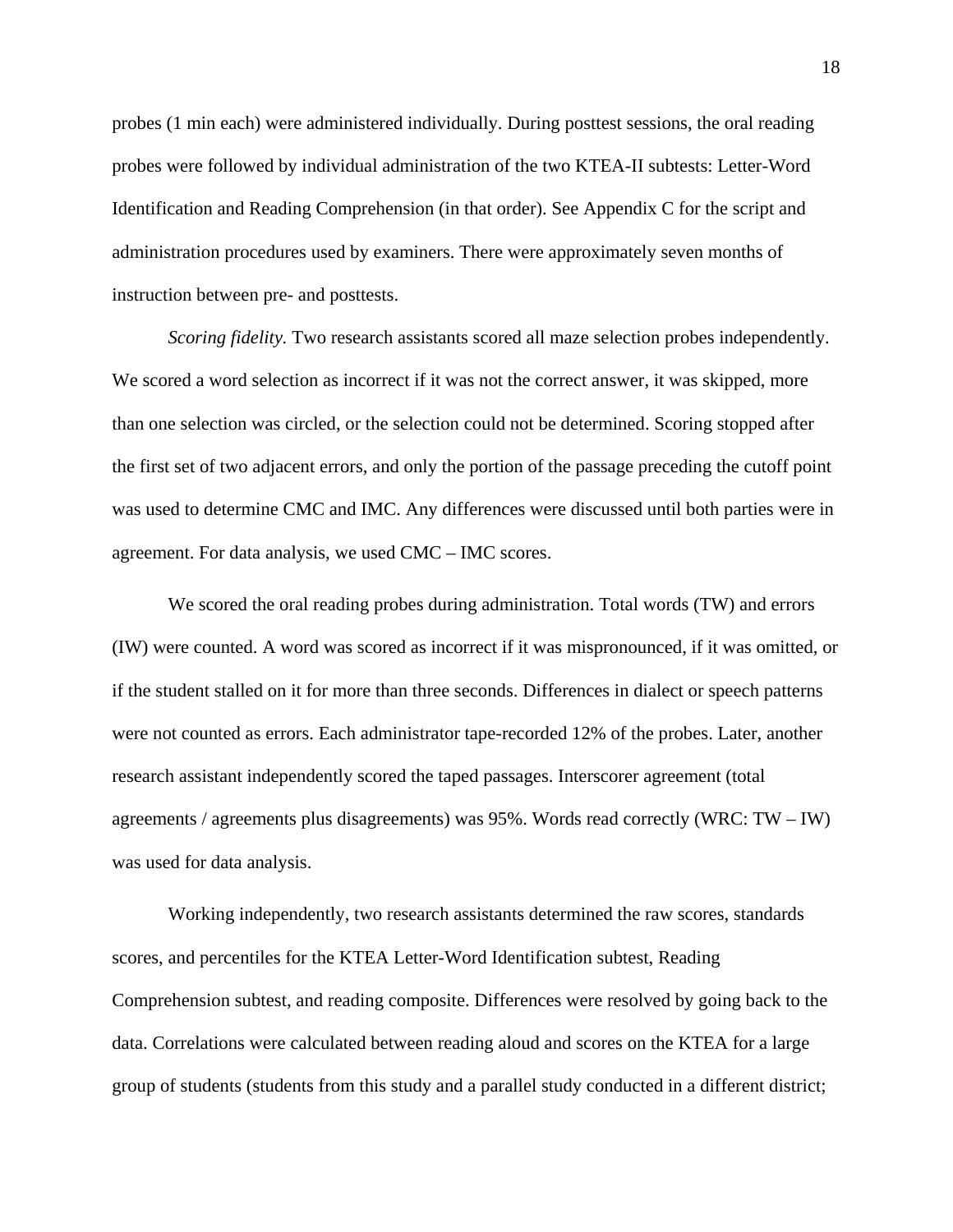see Tech Report #31). Correlations between scores on the reading aloud probes and raw scores for the KTEA were .82 and .78 for letter-identification and comprehension respectively. Note that correlations with standard scores were .40 and .34 for letter-identification and comprehension respectively.

Our cross-grade sample was made up of students who exhibited poor reading skills so standard scores would likely reduce the variability in scores because they are based on age-level norms. Thus, both a  $3<sup>rd</sup>$ -grade and  $6<sup>th</sup>$ -grade student might have standard scores of 90, but have different raw scores and different levels of reading performance.

#### Results

#### *Teacher Instruction*

The results discussed in this section were determined by analyzing data collected from online dialogues that occurred during the second and third rotations. We limited our content analysis to the last two rotations because SARF was not working properly during the first rotation; thus, teachers did not benefit from diagnostic feedback until the second rotation.

Using NVivo, postings and accompanying responses were sorted by conditions, progress monitoring with and without diagnostic feedback. Using the Matrix Query function of NVivo we determined the number of statements made in each category (described above) by condition. Next, we determined the percentage of statements by condition and by total statements. We ran the analysis twice, first using all statements within all categories as the total, and next using only statements in the categories that reflected reading components as a total: phonics, word recognition, fluency (including practice reading), vocabulary, and comprehension.

*Overall content of teacher exchanges.* In the first analysis, it was determined that teachers made slightly more comments (57% of total statements) about students for whom they received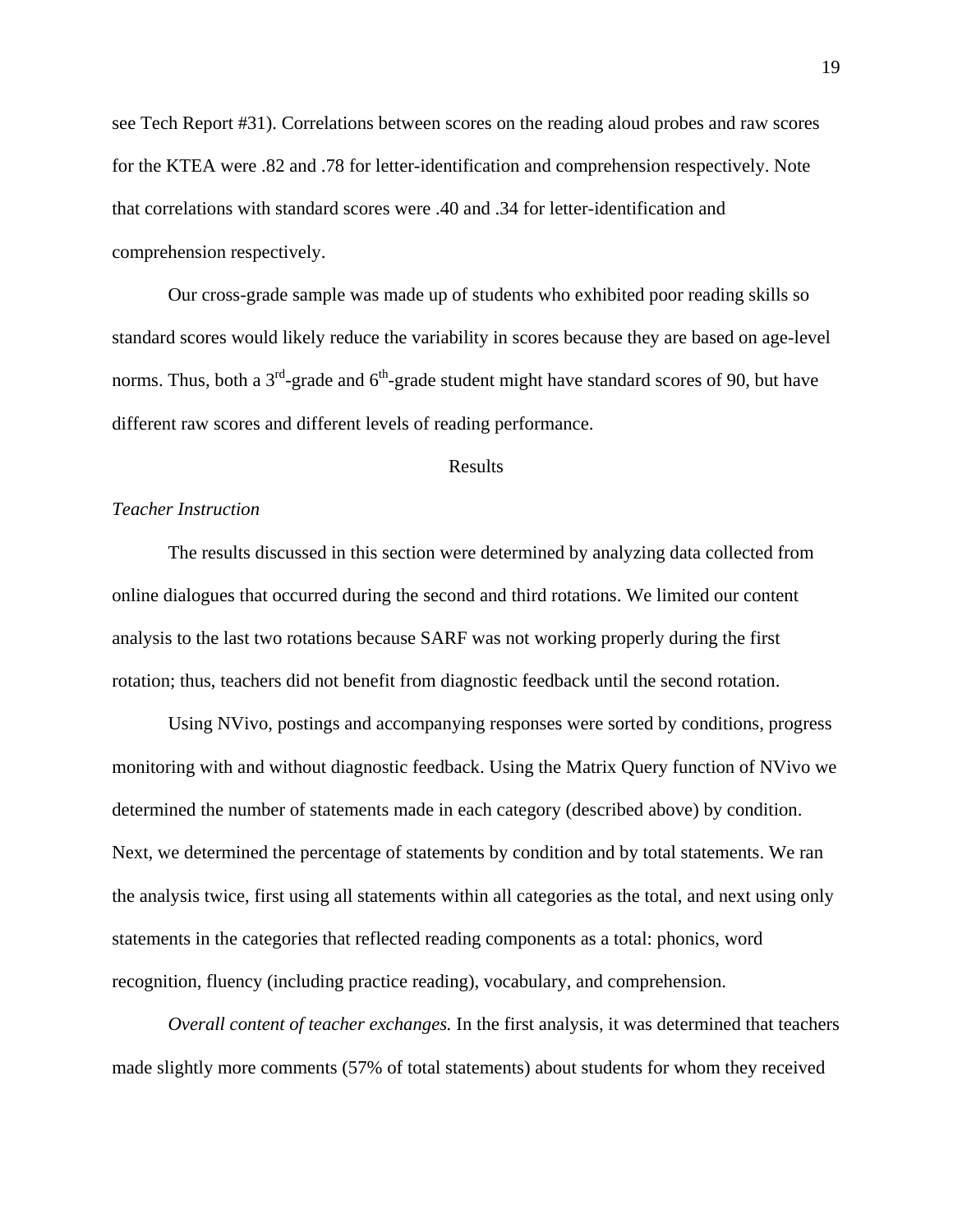additional diagnostic information. Within both conditions, more comments were made specifically about reading instruction (phonics, word recognition, fluency, practice reading, vocabulary, and comprehension) than about instruction and measurement procedures in general (general errors, motivation, change measurement system, material change). See Figure 2. *Figure 2.* Percent of References (Statements) about Reading Instruction vs. General Instruction



Within conditions, teachers made relatively more comments about general errors (7.91% of conditional references) and changes to the measurement system (7.55%) when discussing students with CBM data and diagnostic feedback, then when discussing those with only CBM data (5.19% and 6.60% respectively). In contrast, more comments were made about motivation (16.04%) when discussing students for whom feedback consisted of only CBM data then when discussing students for whom feedback consisted of CBM data plus diagnostic feedback (13.67%). Comments about general changes to materials were fairly equal between conditions: .94% for the condition without diagnostic feedback and .72% for the condition with additional feedback.

*Content of comments focused on reading instruction.* In the second analysis, the total reflected only comments made specifically about the five components of reading instruction.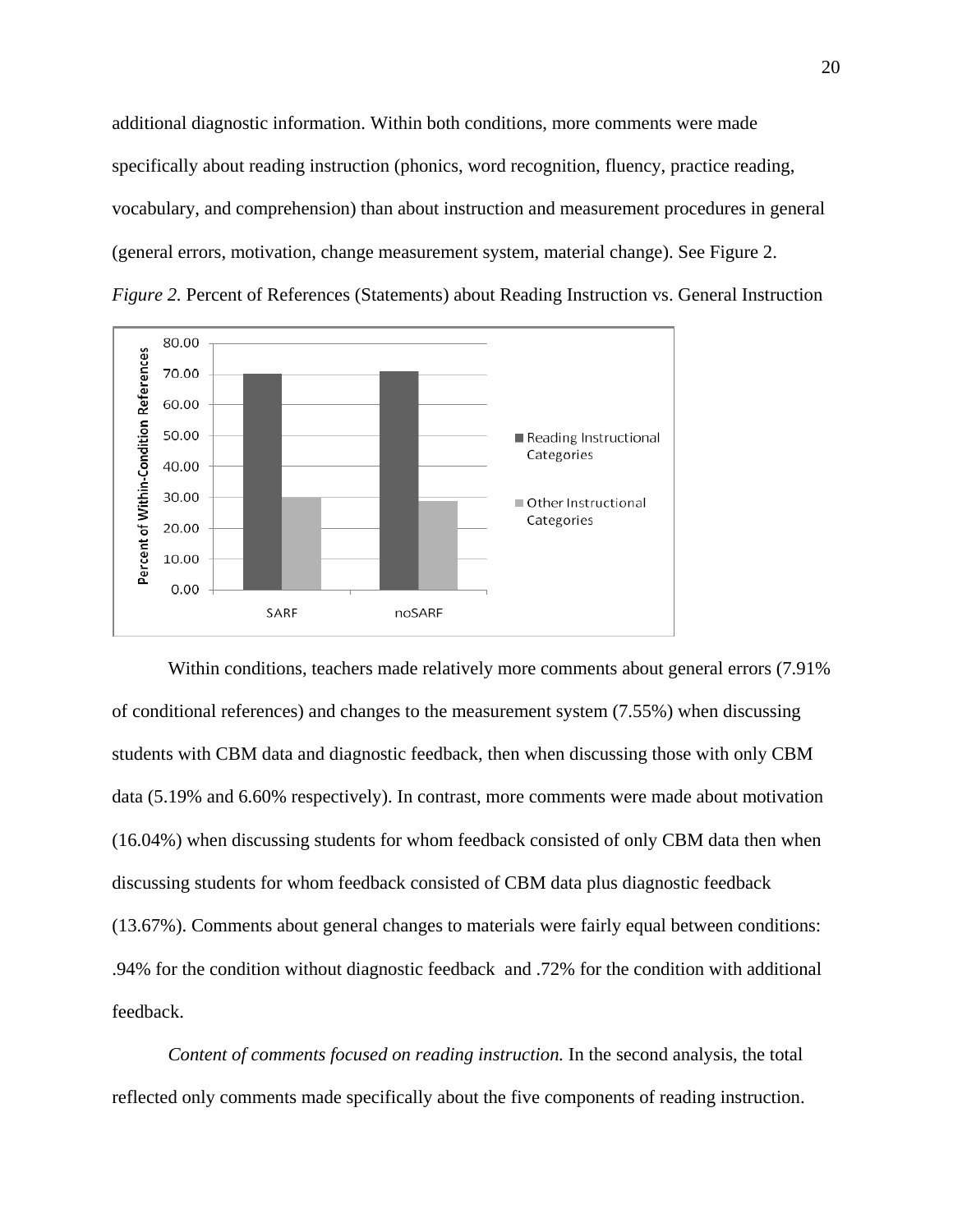This analysis also included the subcategories that included either comments about errors or about slowing down a student's reading rate to improve reading accuracy. For overall within-condition percentages, see Figure 3.



*Figure 3*. Within-Condition Percentages

Conditional differences were most evident in word recognition and comprehension.

Teachers made more comments about word recognition when discussing students in the withdiagnostic-feedback condition and more comments about comprehension when discussing students in the without-diagnostic-feedback condition (See Figure 4).

*Figure 4.* Conditional Differences in Word Recognition and Comprehension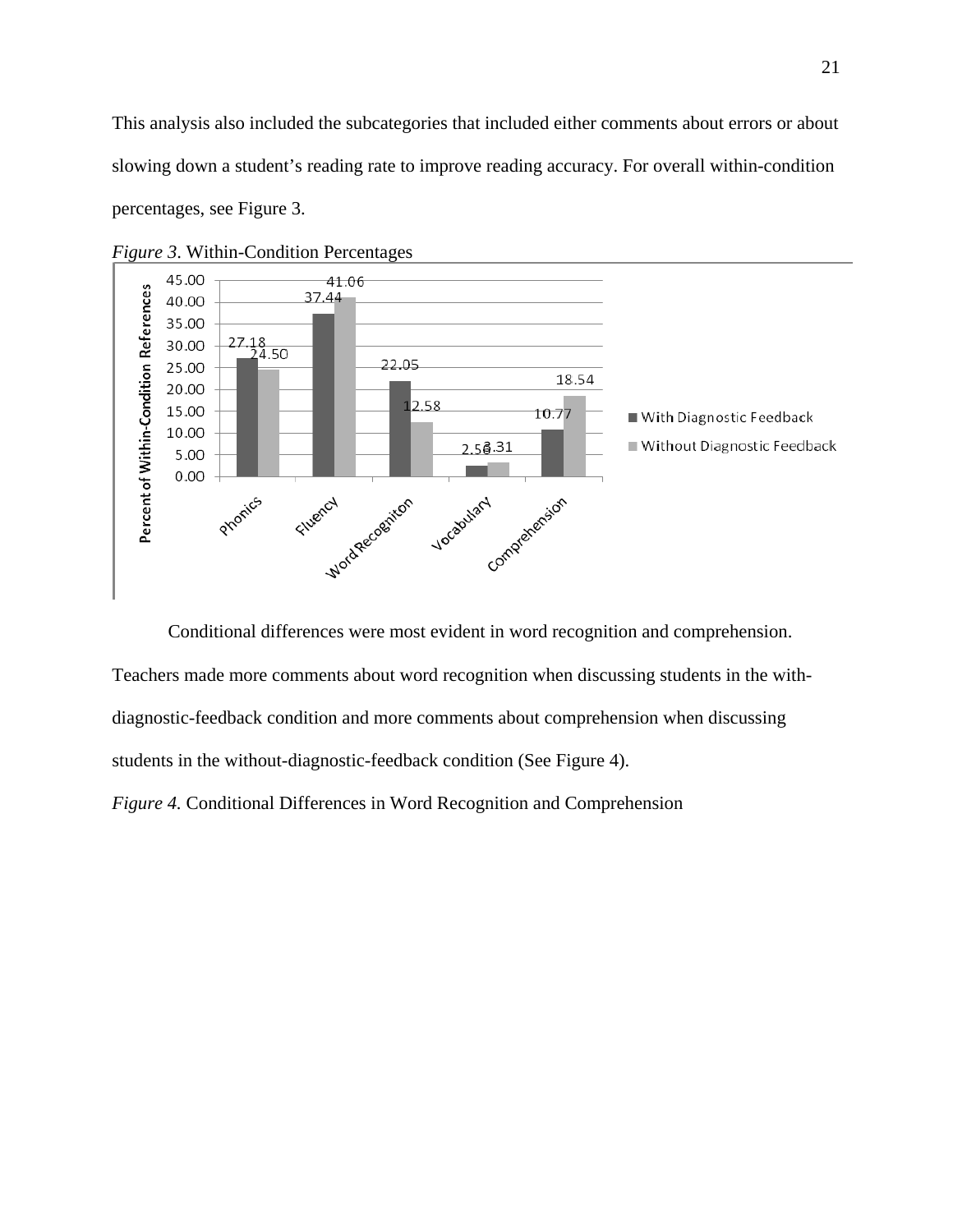

Conditional differences were also noted in the comments teachers made about errors specific to the categories of reading instruction, most notably in the phonics and word recognition categories (see Table 3).

Table 3

| Percentage of Within-Condition References about Errors Specific to Reading Categories |                          |                             |  |  |  |  |  |  |
|---------------------------------------------------------------------------------------|--------------------------|-----------------------------|--|--|--|--|--|--|
|                                                                                       | Percentage of            | Percentage of               |  |  |  |  |  |  |
| Type of Error                                                                         | With Diagnostic Feedback | Without Diagnostic Feedback |  |  |  |  |  |  |
|                                                                                       | Condition                | Condition                   |  |  |  |  |  |  |
| <b>Phonic Errors</b>                                                                  | 2.65                     | 4.10                        |  |  |  |  |  |  |
| <b>Fluency Errors</b>                                                                 | 1.32                     | 1.03                        |  |  |  |  |  |  |
| <b>Practice Errors</b>                                                                | 0                        | 0.51                        |  |  |  |  |  |  |
| <b>Word Recognition Errors</b>                                                        | 3.31                     | 11.28                       |  |  |  |  |  |  |
| <b>Vocabulary Errors</b>                                                              | 0                        | 0.51                        |  |  |  |  |  |  |
| <b>Comprehension Errors</b>                                                           | 0                        | 1.03                        |  |  |  |  |  |  |
| <b>Total Errors</b>                                                                   | 7.28                     | 18.46                       |  |  |  |  |  |  |

 No conditional differences were evident in the comments teachers made about slowing down fluency for the purpose of improving accuracy (15% for the condition without diagnostic feedback and 14.89% for the condition with diagnostic feedback).

*Instructional interventions vs. characteristics.* As well as being coded as belonging to one of the categories, statements were also coded as being either comments about instructional intervention or student characteristics. Within and across conditions (with or without diagnostic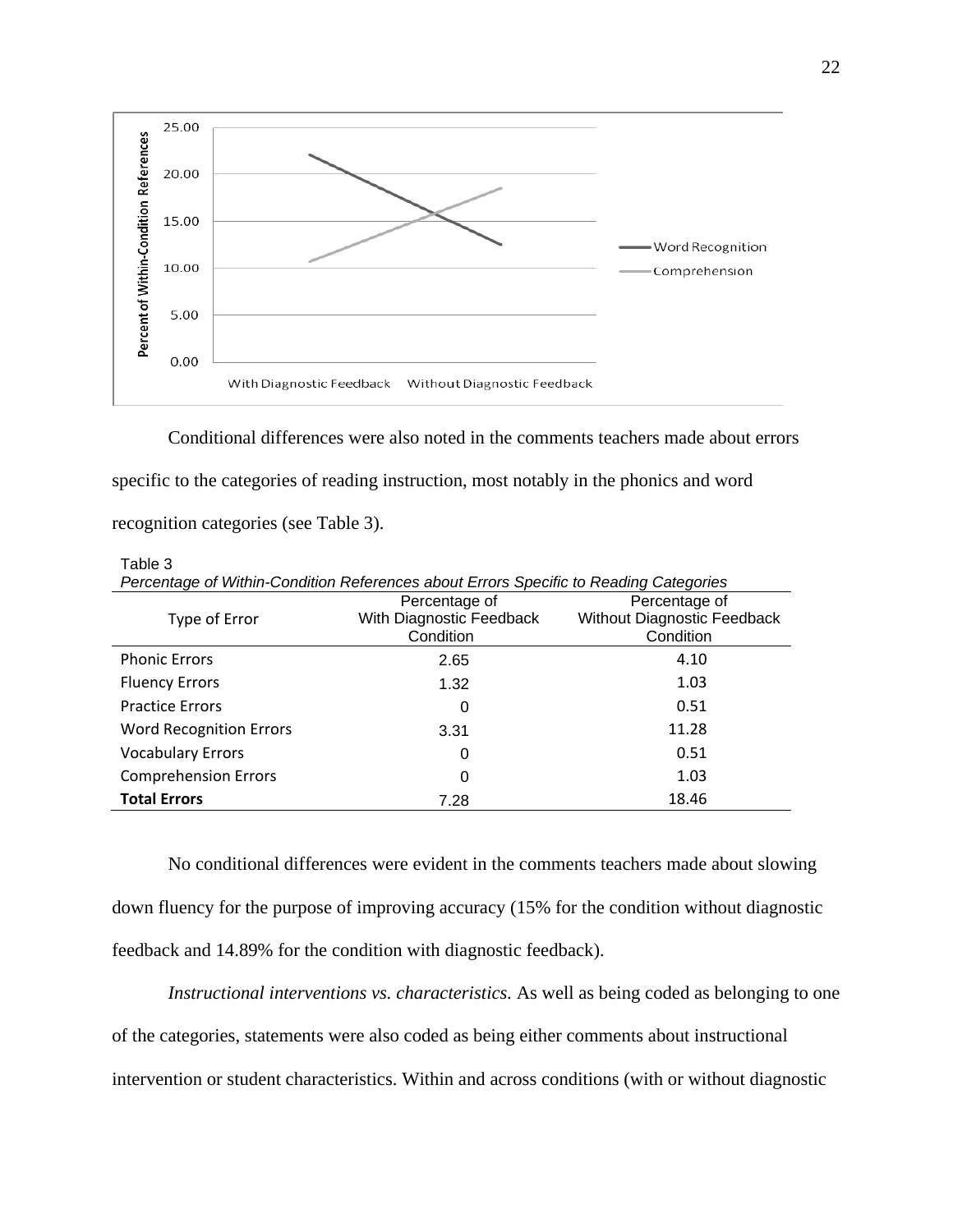feedback), the percentage of comments made about instructional interventions and student characteristics were similar (see Table 4). For a more detailed summary of student characteristics vs. instructional interventions, see Appendix D.

23

| Table 4<br>Units of Information about Student Characteristics vs. Instructional Interventions |                                   |                                   |                      |
|-----------------------------------------------------------------------------------------------|-----------------------------------|-----------------------------------|----------------------|
|                                                                                               | Without<br>Diagnostic<br>Feedback | Without<br>Diagnostic<br>Feedback | Across<br>Conditions |
| <b>Student Characteristics</b>                                                                | 44.96                             | 48.52                             | 46.98                |
| Instructional Interventions                                                                   | 55.04                             | 51.48                             | 53.02                |

Table 5

*Curriculum.* Teachers in different grade levels discussed different curricula (see Table 5)., Teachers mentioned a curriculum 122 times when discussing students monitored without diagnostic feedback; curricula was mentioned 164 times for students monitored with diagnostic feedback.

| Curricula by Grade Level   |                            |                                  |
|----------------------------|----------------------------|----------------------------------|
| 1 st                       | 2 <sup>nd</sup>            | 3 <sup>rd</sup>                  |
| <b>ROAR</b>                | Language!                  | Language!                        |
| <b>PALS</b>                | <b>PALS</b>                | <b>Read Naturally</b>            |
| Language!                  | 6-minute fluency           | <b>Accelerated Reading</b>       |
|                            | <b>Read Naturally</b>      | Rewards                          |
|                            | Kansas Learning Strategy-  | Edmark                           |
|                            | Word Identification        | <b>High Frequency Flashcards</b> |
|                            | Rewards                    | J & J Readers                    |
|                            | Edmark                     | 6-Minute Fluency                 |
|                            | Earobics                   | Soar to Success                  |
|                            | <b>Accelerated Reading</b> | <b>Rigby Reading series</b>      |
|                            | <b>Houghton Mifflin</b>    | <b>SRA</b> Spelling              |
|                            |                            | <b>Early Reading Empowerment</b> |
|                            |                            | Phono-Graphix                    |
| $4^{\overline{\text{th}}}$ | 5 <sup>th</sup>            | $6^{\text{th}}$                  |
| Language!                  | Language!                  | Rewards                          |
| <b>Read Naturally</b>      | Rewards                    | Language!                        |
| Handprints by EPS          | <b>Foss Science</b>        | Reading Strategies That Work     |
| <b>SRA</b> Spelling        | <b>Read Naturally</b>      | 6 Traits of Writing              |
| Dr. Fry's Instant Word     | Math U See                 | 6-Minute Solution                |
| <b>Practice Book</b>       | <b>Success Maker</b>       | <b>Rewards Plus Science</b>      |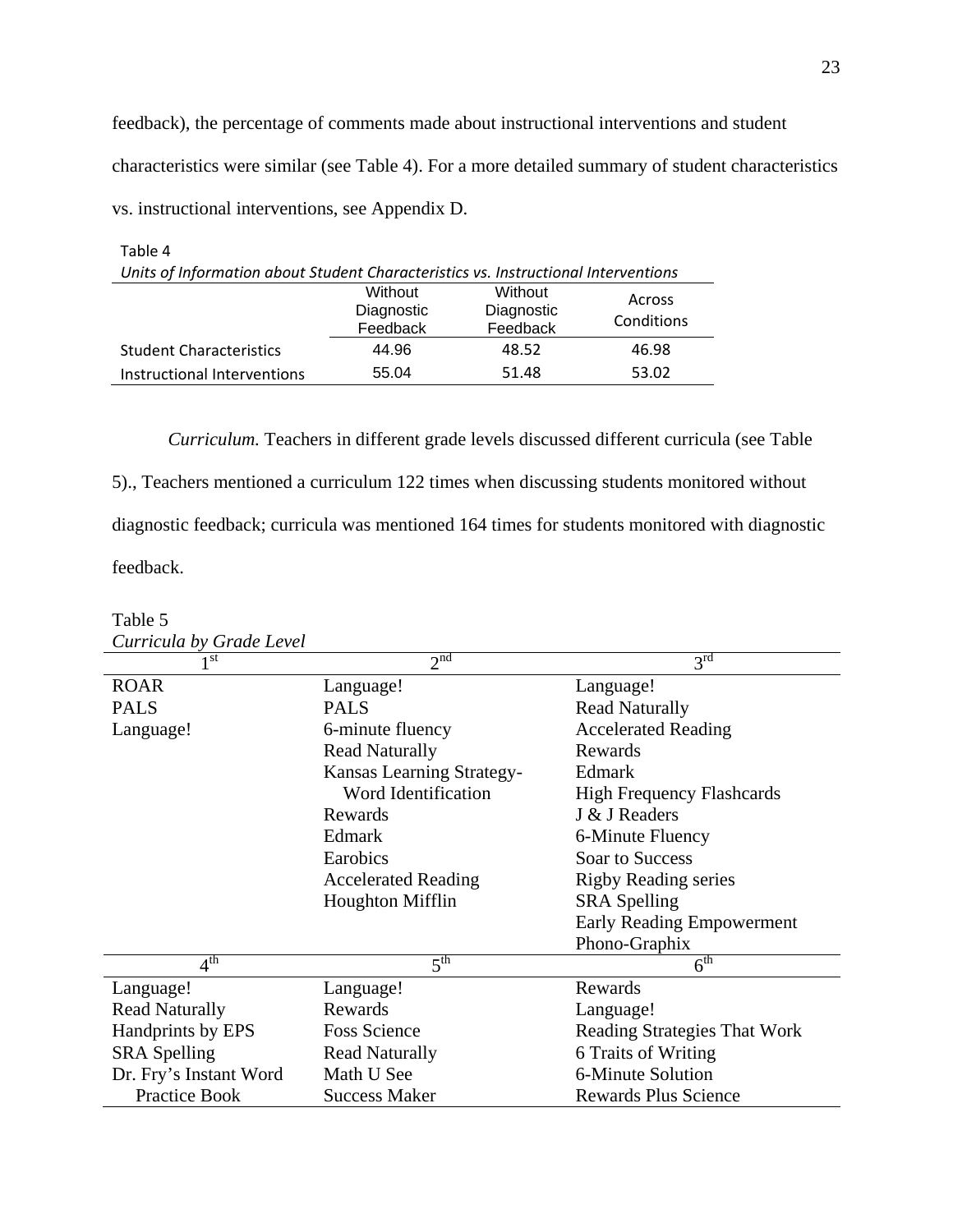| Phono-Graphix                  |                                    |         |     |
|--------------------------------|------------------------------------|---------|-----|
| <b>Success Maker</b>           |                                    |         |     |
| $\tau$ th                      | 8 <sup>th</sup>                    |         | 9th |
| Language!                      | Rewards                            | Rewards |     |
| Rewards                        | <b>Rewards Plus Science</b>        |         |     |
| <b>Reading Strategies That</b> | <b>Rewards Plus Social Studies</b> |         |     |
| Work                           |                                    |         |     |
| 6-Minute Solution              |                                    |         |     |
| <b>Rewards Plus Science</b>    |                                    |         |     |
| <b>Read Naturally</b>          |                                    |         |     |
|                                |                                    |         |     |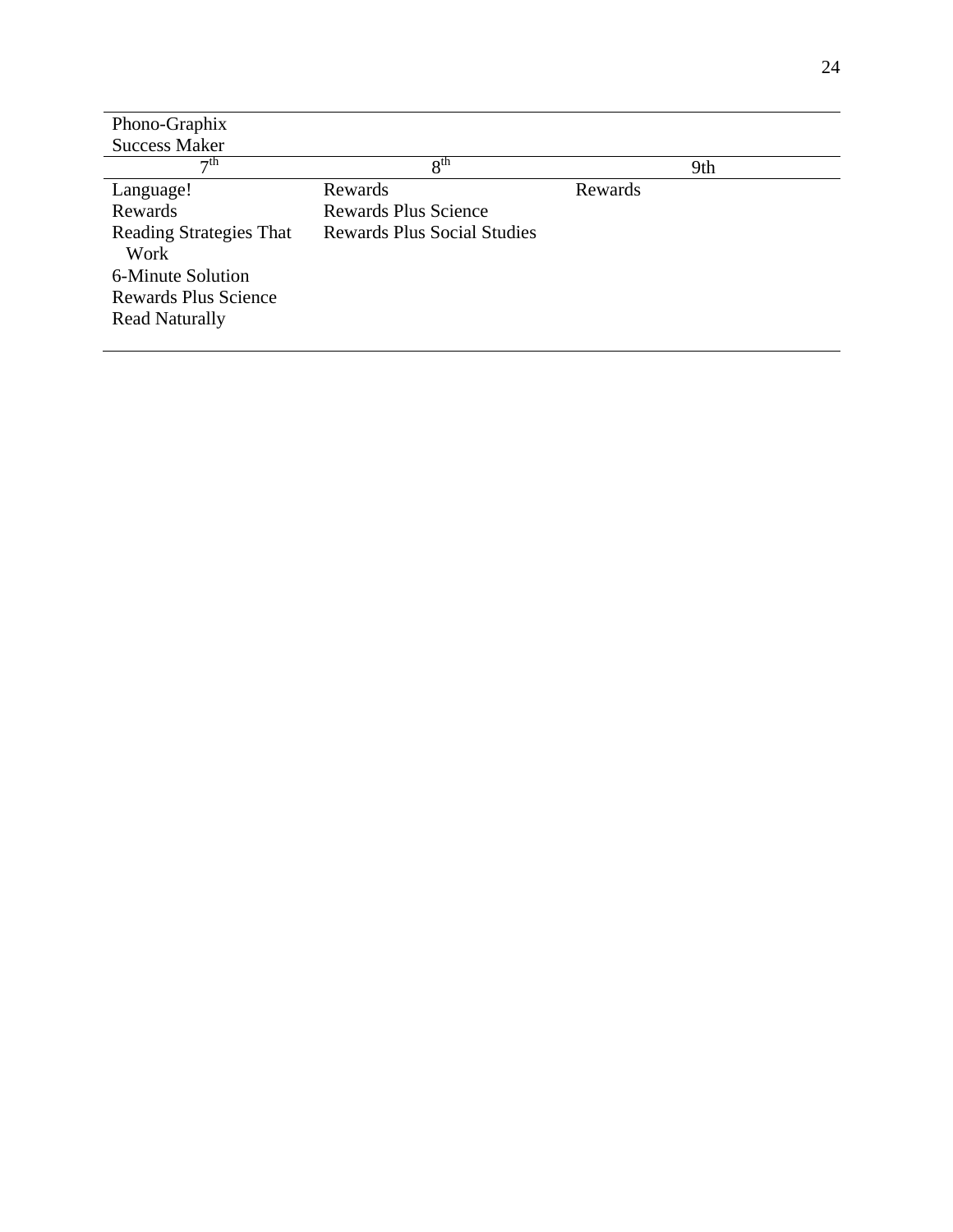|           |                 |        |         |        |          | HVED ( $n = 92$ ) |        |            |                                    |               |            |
|-----------|-----------------|--------|---------|--------|----------|-------------------|--------|------------|------------------------------------|---------------|------------|
|           |                 |        | Pretest |        | Posttest | Kauffman test     |        |            | Maze vs. Reading Aloud (condition) |               |            |
| Condition |                 | Maze   | Reading | Maze   | Reading  | Readin            | Letter | Difference | Difference in                      | Kauffman test |            |
|           |                 |        | Aloud   |        | Aloud    | g                 | Word   | in Maze    | RA posttest                        |               |            |
|           |                 |        |         |        |          | Compre            | ID     | posttest   |                                    | Reading       | Letter     |
|           |                 |        |         |        |          | hension           |        |            |                                    | Compre        | Word       |
|           |                 |        |         |        |          |                   |        |            |                                    | hension       | ID         |
| Sarf      | Mean            | 7.22   | 76.13   | 11.34  | 90.07    | 30.74             | 46.98  |            |                                    |               |            |
|           | <b>SD</b>       | 5.53   | 34.10   | 6.95   | 33.75    | 10.66             | 9.17   |            |                                    |               |            |
|           | <b>Skewness</b> | .38    | .24     | .29    | .38      | $-.07$            | $-.19$ |            |                                    |               |            |
|           | Kurtosis        | $-1.1$ | $-28$   | .52    | 1.10     | $-.30$            | $-.42$ |            |                                    |               |            |
|           | Mean            | 7.14   | 75.93   | 10.20  | 92.85    | 31.30             | 47.74  | $F = 1.63$ | $F = 1.04$                         | $F = 18$      | $F = 0.06$ |
| $No-$     | <b>SD</b>       | 5.43   | 30.86   | 6.29   | 30.40    | 10.83             | 8.08   |            |                                    |               |            |
| Sarf      | Skewness        | .79    | .39     | .56    | .22      | $-.07$            | $-.29$ |            |                                    |               |            |
|           | Kurtosis        | $-.08$ | .52     | $-.18$ | .55      | $-.38$            | 1.19   |            |                                    |               |            |

*Student Reading Performance* (ADD MORE DATA)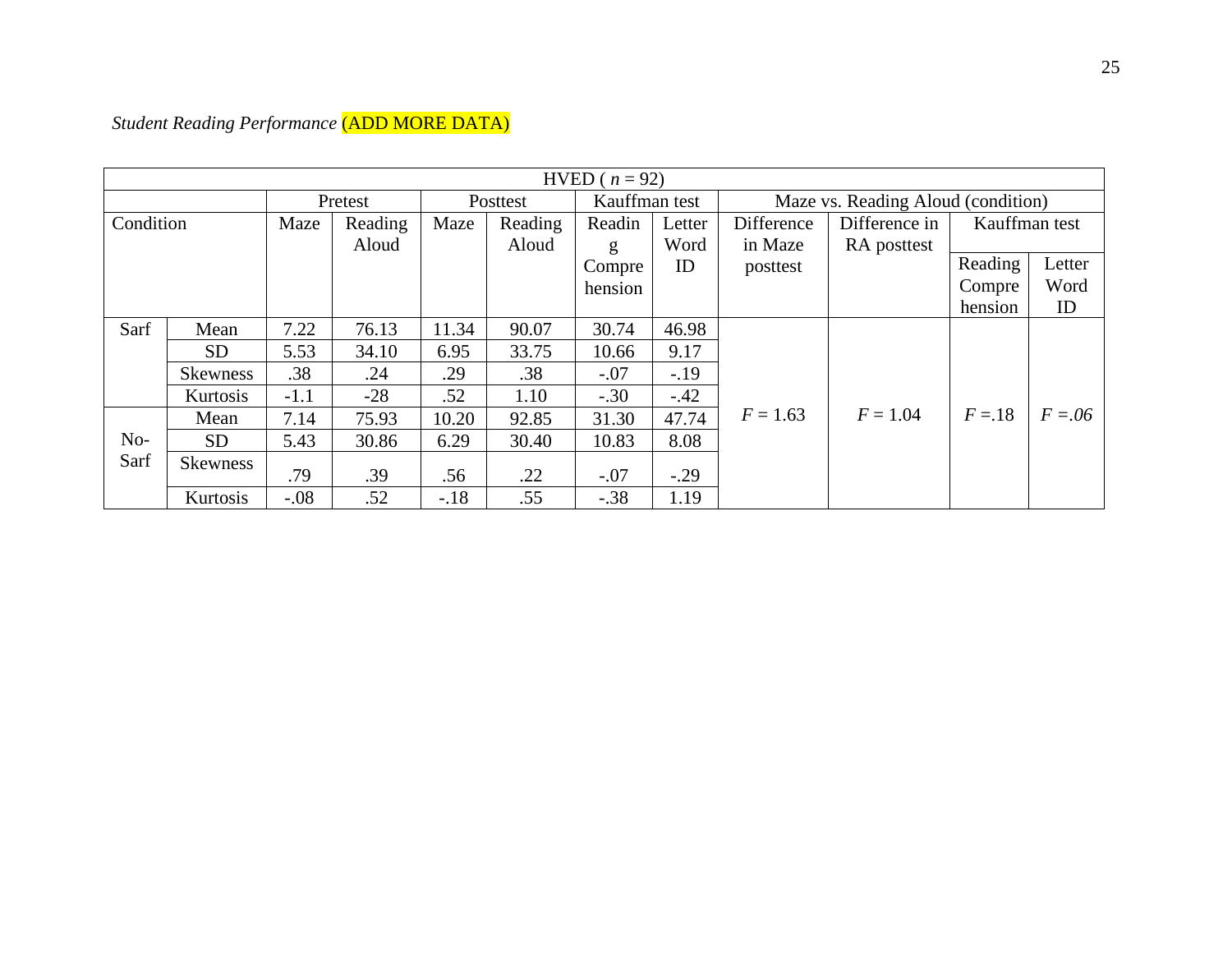Possible Topics for Discussion (Taken from CEC presentation, 2009)

- Main question: Does the addition of error analysis influence student performance and teacher instruction (attention given to instructional variables)?
	- Student performance: No
		- Virtually no differences with error analysis vs. without error analysis
		- $\blacksquare$  Not unexpected time needed for instruction to change and effect achievement?
		- $\blacksquare$  Little growth at all?
	- Teacher attention to instruction: Yes
		- With Error Analysis: Teachers focused more attention on word recognition and errors of reading.
		- Without Error Analysis: Although still a small percentage, more focus was on comprehension.
		- **Phonics and Fluency: No differences related to the addition of error** analysis.

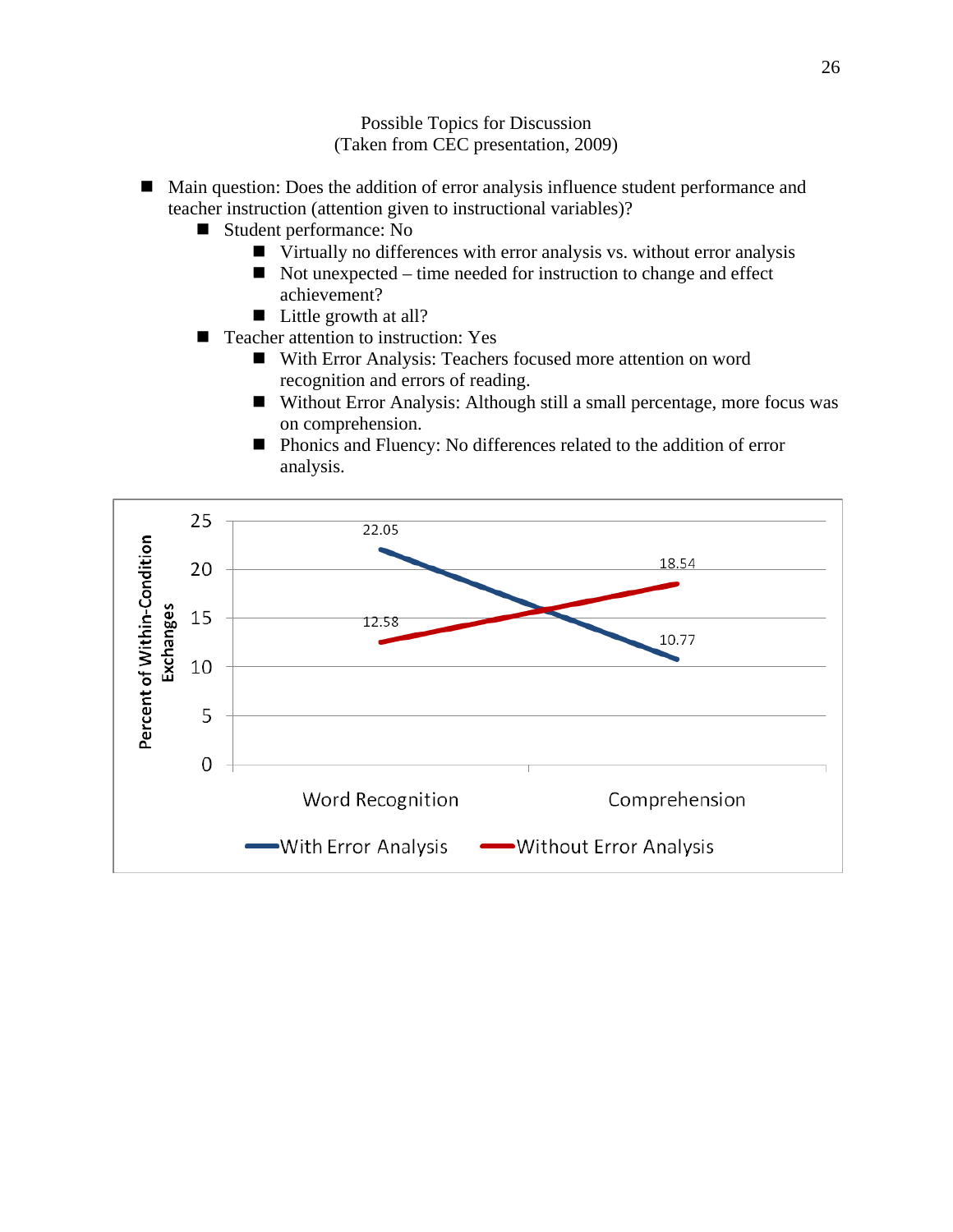#### References

- Kaufman, A. S., & Kaufman, N. L. (2004). *Kaufman test of educational achievement* (2nd ed.). Circle Pines, MN: American Guidance Service.
- Kaufman, A. S., & Kaufman, N. L. (2004). *Kaufman test of educational achievement: Comprehensive form manual* (2nd ed.). Circle Pines, MN:AGS Publishing.
- QSR International. (2008). NVivo 8 [Computer software]. Doncaster, Australia: QSR International.
- Scullin, S., Werde, S., & Christ, T. J., (2006). *Subskill analysis of reading fluency (SARF) 3.4: A review of miscue analysis and informal reading inventories* (Tech. Rep. No. 1). Minneapolis: University of Minnesota.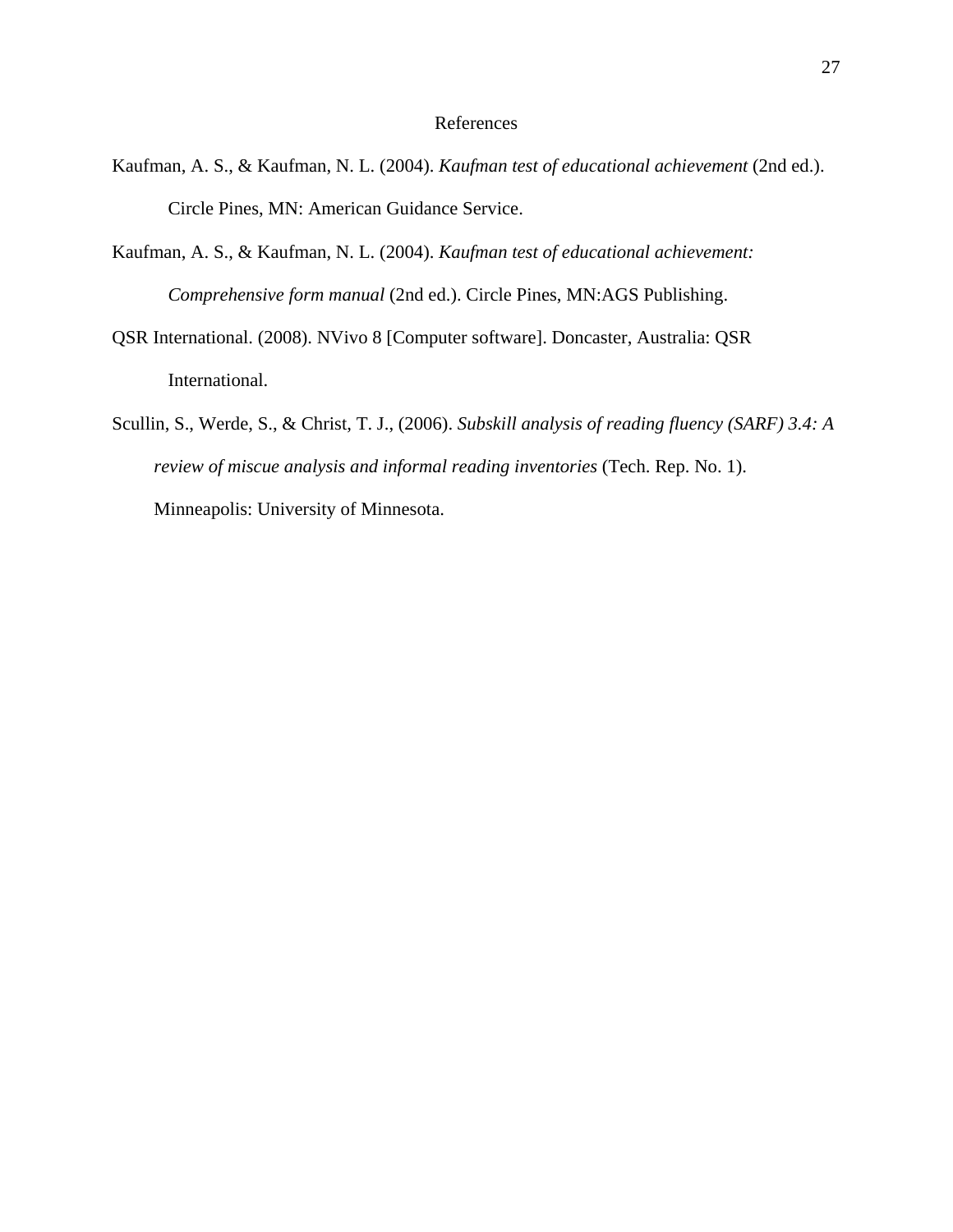| Appendix A |
|------------|
|------------|

| Table A1                                     |                                                                                                                                                                      |
|----------------------------------------------|----------------------------------------------------------------------------------------------------------------------------------------------------------------------|
| <b>SARF Word Type Categories</b>             |                                                                                                                                                                      |
| Word Type Category                           | Description                                                                                                                                                          |
| Consonant-Vowel-Consonant (CVC)              | Three letter words with a Consonant Vowel<br>Consonant configuration.                                                                                                |
| Words with blends in the beginning $(C_V_C)$ | Words with multiple consonants in the<br>beginning or ending position of the word.<br>These sounds have their regular sounds. The<br>vowel sound is its short sound. |
| Vowel-Consonant-silent E (VCE)               | Words with a long vowel sound with the silent<br>'e' spelling pattern.                                                                                               |
| Letter combinations (combo)                  | Words that contain consecutive letters that<br>produce a specific sound that is the typical<br>sounds of the letters when presented<br>independently.                |
| Prefix/suffix (Pre_Suf)                      | Words that include a base word that is<br>modified by a identifiable prefix or suffix.                                                                               |
| Compound (Comp)                              | Compound words: composed of two or more<br>words that could stand alone.                                                                                             |
| Multisyllabic (Multi)                        | Words that have three or more syllables.                                                                                                                             |
| Dolch                                        | Words which are included on the Dolch list of<br>the most frequently encountered in reading.                                                                         |
| Instant 1                                    | Words on Fry's list of instant words. This<br>group includes words 1-300 and should be a<br>sight word by the end of $2nd$ grade.                                    |
| Instant 2                                    | Words on Fry's list of instant words. This<br>group include words 301-1000 and should be<br>sight words by the end of $3rd$ grade.                                   |
| Irregular                                    | Words that are not included on the instant<br>word lists. The letter correspondences are not<br>typical and/or low frequency.<br>Scullen et al. $(2006)$             |

Scullen et al. (2006)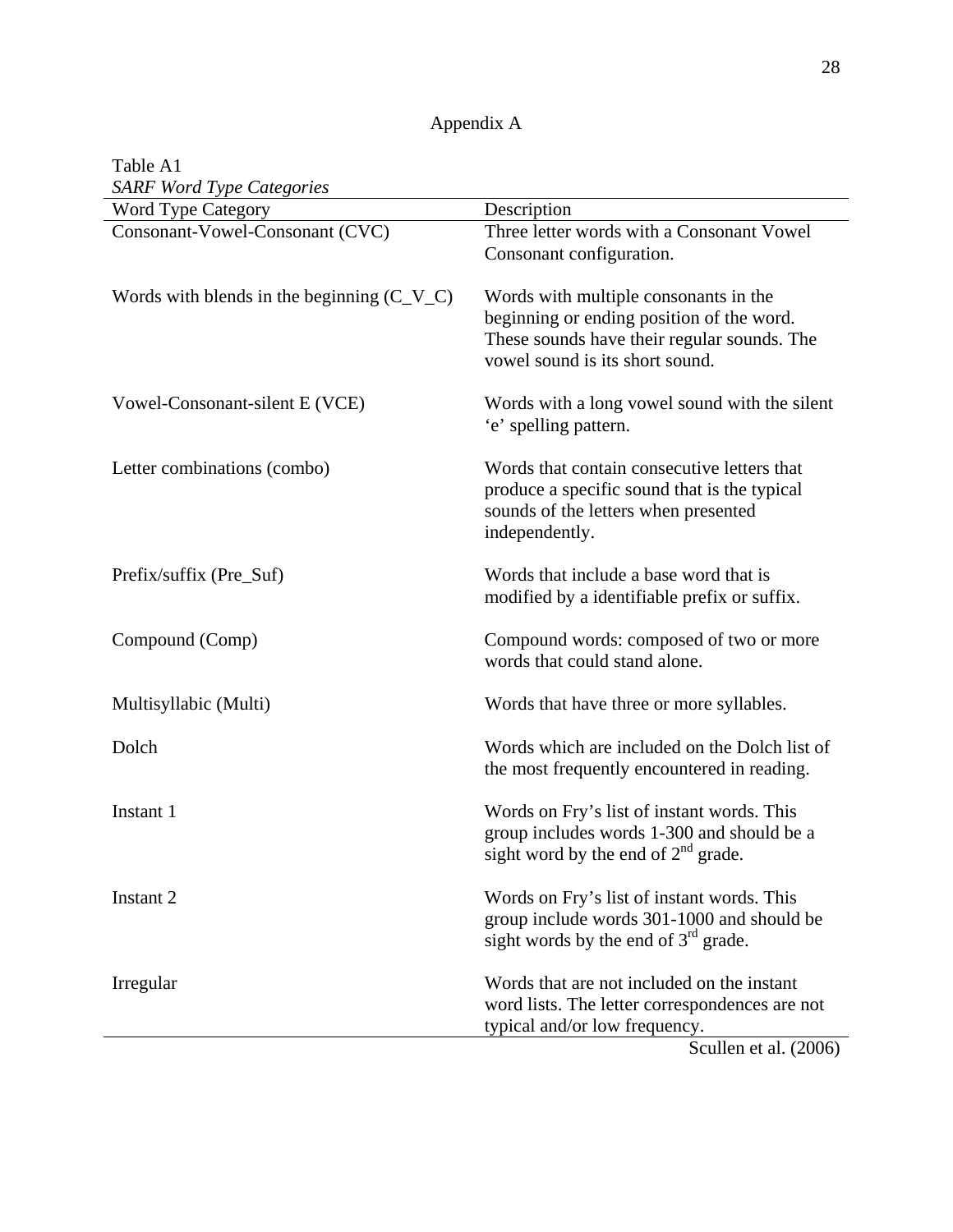Table A2 *SARF Error Codes* 

| <b>Error Code</b>               | Description                                                                                                                                                                                     |
|---------------------------------|-------------------------------------------------------------------------------------------------------------------------------------------------------------------------------------------------|
| Low Fluency (lf)                | When the student takes less than three seconds<br>to say the word, but longer than expected.<br>Student may make attempts on the word when<br>trying to read it aloud.                          |
| Miscue Consistent (mc)          | When the student incorrectly says a word for<br>the stimulus word, however the spoken word<br>does not change the meaning of the sentence.<br>(saying mom when the stimulus words is<br>mother) |
| Miscue Disrupted (md)           | When the student incorrectly says a word for<br>the stimulus word and the spoken word<br>changes the meaning of the sentence.                                                                   |
| <b>Omission Consistent (oc)</b> | When the student leaves out a word when<br>reading the provided printed passage. Leaving<br>the word out does not change the meaning of<br>the sentence.                                        |
| Omission Interrupted (oi)       | When the student leaves out a word when<br>reading the provided printed passage. Leaving<br>the word out does change the meaning of the<br>sentence.                                            |
| Partial Attempt (partial)       | When the student is able to correctly say a<br>portion of the stimulus word, but does not say<br>the complete stimulus word.                                                                    |
| Repetition (r)                  | This is when the student rereads a word or<br>words in a passage.                                                                                                                               |
| Reversal (wr)                   | This is coded when students reverse the order<br>of the letters in word.                                                                                                                        |
| Self Correct (sc)               | The student corrects a previous error within<br>three seconds of reading it incorrectly.                                                                                                        |
| Word Given (wg)                 | When the student pauses for 3 seconds on a<br>word, the administrator provides the student<br>with the correct word.                                                                            |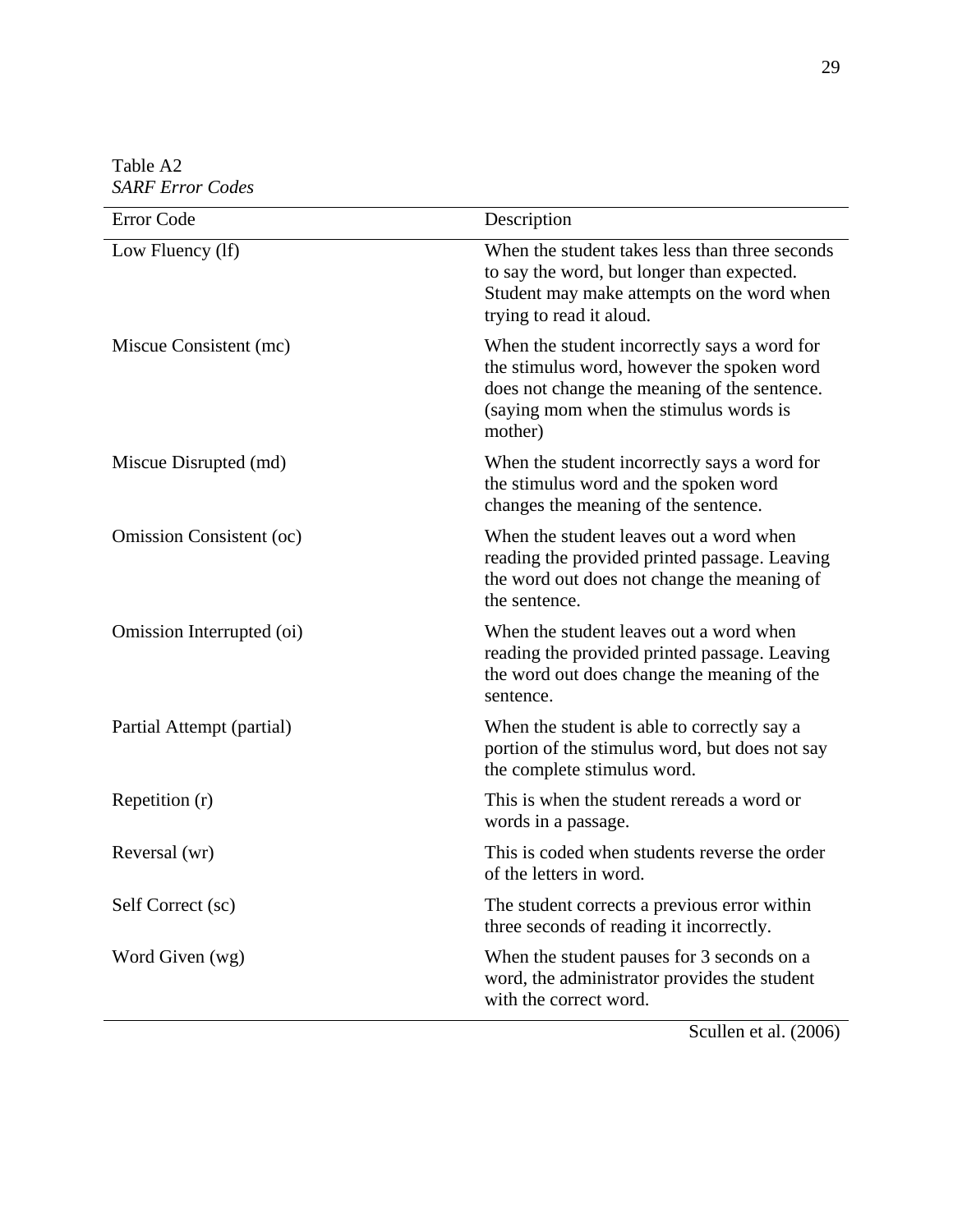# Appendix B

# Sample Miscue Matrix

| Accuracy=<br>Low Fluency Consistent<br>Low Fluency Disrupted<br>Miscue Consistent<br>Miscue Disrupted<br><b>Omission Consistent</b><br>Omission Interupted                                                                                                                                                                                                                                                                                                                                                                                                                                                                                                                                                                                                                                                                                                                                                                                                                                                                                                                                                                                                                                         | 92%<br>$\mathbf{0}$<br>0<br>$\overline{c}$<br>$\mathbf{0}$<br>$\mathbf{u}$ | 97%<br>0<br>0.<br>Ū.<br>0 | 79%<br>0<br>$\mathbf{1}$<br>n | 95%<br>$\mathbf{0}$<br>$\mathbf{1}$ | 95%<br>Ū | 100% | 100%         | 92%            | 93%            | 50%            | 67%          | 90%          |              |
|----------------------------------------------------------------------------------------------------------------------------------------------------------------------------------------------------------------------------------------------------------------------------------------------------------------------------------------------------------------------------------------------------------------------------------------------------------------------------------------------------------------------------------------------------------------------------------------------------------------------------------------------------------------------------------------------------------------------------------------------------------------------------------------------------------------------------------------------------------------------------------------------------------------------------------------------------------------------------------------------------------------------------------------------------------------------------------------------------------------------------------------------------------------------------------------------------|----------------------------------------------------------------------------|---------------------------|-------------------------------|-------------------------------------|----------|------|--------------|----------------|----------------|----------------|--------------|--------------|--------------|
|                                                                                                                                                                                                                                                                                                                                                                                                                                                                                                                                                                                                                                                                                                                                                                                                                                                                                                                                                                                                                                                                                                                                                                                                    |                                                                            |                           |                               |                                     |          |      |              |                |                |                |              |              | Total**      |
|                                                                                                                                                                                                                                                                                                                                                                                                                                                                                                                                                                                                                                                                                                                                                                                                                                                                                                                                                                                                                                                                                                                                                                                                    |                                                                            |                           |                               |                                     |          | 0    | 0            | 0              | 0              | 0              | $\theta$     | 0            | 0            |
|                                                                                                                                                                                                                                                                                                                                                                                                                                                                                                                                                                                                                                                                                                                                                                                                                                                                                                                                                                                                                                                                                                                                                                                                    |                                                                            |                           |                               |                                     | 1        | n    | Ū.           | $\overline{2}$ | $\mathbf{r}$   | $\mathbf{1}$   | $\mathbf{1}$ | $\mathbf{1}$ | 8.           |
|                                                                                                                                                                                                                                                                                                                                                                                                                                                                                                                                                                                                                                                                                                                                                                                                                                                                                                                                                                                                                                                                                                                                                                                                    |                                                                            |                           |                               | $\mathbf{1}$                        | 1        | 0    | 0            | Ω.             | n.             | Ū.             | $\mathbf{u}$ | f.           | 4            |
|                                                                                                                                                                                                                                                                                                                                                                                                                                                                                                                                                                                                                                                                                                                                                                                                                                                                                                                                                                                                                                                                                                                                                                                                    |                                                                            |                           | 1                             | 1                                   | 3        | 0    | 0            | 3              | 0              | 0              | $\mathbf{0}$ | 2            | 10           |
|                                                                                                                                                                                                                                                                                                                                                                                                                                                                                                                                                                                                                                                                                                                                                                                                                                                                                                                                                                                                                                                                                                                                                                                                    |                                                                            | 1                         | n                             | $\mathbf{0}$                        | U.       | 0    | 0            | 0              | Ū.             | Ū.             | $\mathbf{0}$ | 0.           | 1            |
|                                                                                                                                                                                                                                                                                                                                                                                                                                                                                                                                                                                                                                                                                                                                                                                                                                                                                                                                                                                                                                                                                                                                                                                                    | $\mathbf{0}$                                                               | 0                         | 0                             | $\mathbf{0}$                        | n        | 0    | 0            | 0              | $\mathbb{R}$   | 0              | $\theta$     | 0            | f.           |
| Partial Attempt                                                                                                                                                                                                                                                                                                                                                                                                                                                                                                                                                                                                                                                                                                                                                                                                                                                                                                                                                                                                                                                                                                                                                                                    | $\mathbf{0}$                                                               | 0.                        | 0                             | $\mathbf{0}$                        | 0.       | 0    | 0            | 0              | $\mathsf{n}$   | $\mathsf{n}$   | $\mathbf{0}$ | 0            | $\mathsf{n}$ |
| Repetition                                                                                                                                                                                                                                                                                                                                                                                                                                                                                                                                                                                                                                                                                                                                                                                                                                                                                                                                                                                                                                                                                                                                                                                         | $\mathbb{R}$                                                               | 0.                        | 1                             | 7                                   | ĥ        | 0    | f.           | Ω.             | $\mathbb{R}$   | 0.             | $\mathbf{u}$ | $\mathsf{n}$ | 14           |
| Reversal                                                                                                                                                                                                                                                                                                                                                                                                                                                                                                                                                                                                                                                                                                                                                                                                                                                                                                                                                                                                                                                                                                                                                                                           | 0                                                                          | 0                         | 0                             | $\begin{array}{c} \end{array}$      | 0        | 0    | 0            | $\mathbf{0}$   | 0.             | 0              | $\theta$     | 0            | $\Omega$     |
| Self Correct                                                                                                                                                                                                                                                                                                                                                                                                                                                                                                                                                                                                                                                                                                                                                                                                                                                                                                                                                                                                                                                                                                                                                                                       | $\mathbf{0}$                                                               | 0                         | Ū.                            | $\begin{array}{c} \n\end{array}$    | 0        | 0    | $\mathbf{0}$ | 0              | $\mathbf{0}$   | $\mathbf{0}$   | $\mathbf{0}$ | 0            | $\mathbf{0}$ |
| Word Given                                                                                                                                                                                                                                                                                                                                                                                                                                                                                                                                                                                                                                                                                                                                                                                                                                                                                                                                                                                                                                                                                                                                                                                         | $\mathbf{0}$                                                               | 0                         | n                             | $\mathbf{0}$                        | U        | 0    | 0            | $\overline{c}$ | $\overline{2}$ | $\overline{c}$ | 0            | O            | 6            |
| Total**                                                                                                                                                                                                                                                                                                                                                                                                                                                                                                                                                                                                                                                                                                                                                                                                                                                                                                                                                                                                                                                                                                                                                                                            | 2                                                                          |                           | 3                             | 10                                  | 11       | 0    | n            | 7              | 2              | 3              | 1            | 3.           | 43           |
| Instant 1-300 - first 300 from Fry's Instant 1000 should be site words by end of 2nd<br>Instant 301-1000 - latter 700 of Fry's Instant 1000 should be site words by end 3rd<br>CVC - consonant-vowel-consonant with regular sounds short vowel<br>C*VC* - multiple consonants with regular sounds short vowel<br>VCe - consonants with long vowel silent-e rule<br>Letter Combinations - consecutive letters that produce a particular sound that is not reqular/typical of the letters independently<br>Prefix/Suffix - word or modified word with an identifiable prefix, suffix or derivative at the beginning or end (can be part of base word or stem).<br>Comp - Compound Word , Word composed of two or more words that could stand alone<br>Multisyllabic - word with three or more syllables (often with pre/suffixes).<br>Irregular (but not Instant) - Word whose letter-sound correspondences that are atypical; including low frequency letter combinations<br>Other - pronouns and words that do not fit well into other categories<br>**Totals represent the sum of word classifications. Some words are classified in multiple categories so the sum of classifications is usually |                                                                            |                           |                               |                                     |          |      |              |                |                |                |              |              |              |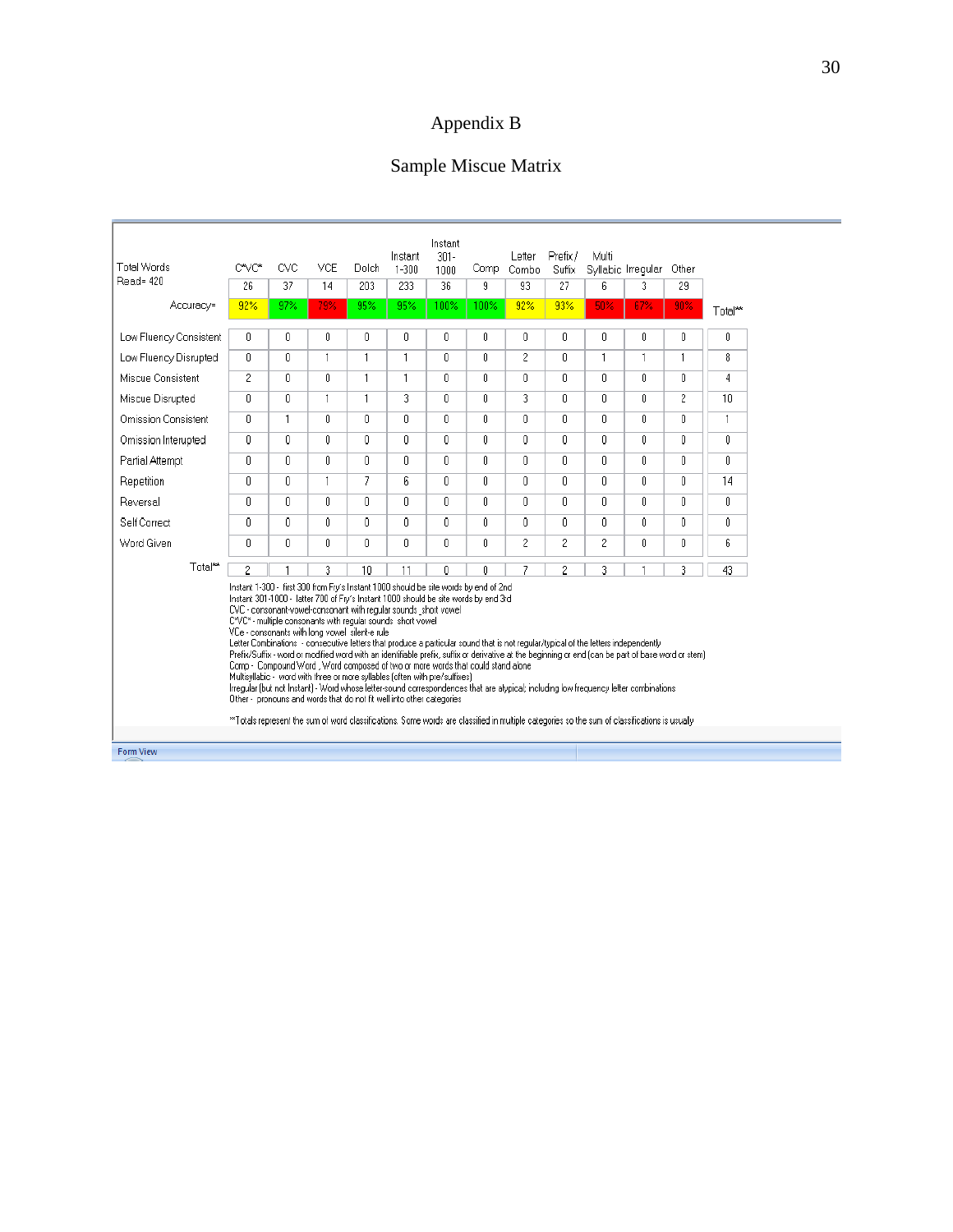#### Appendix C

#### Posttest Sequence

- 1. Group administration
	- a. Practice probe Model first blank, provide guidance for second blank, and let students work independently on third blank. Review answers.
	- b. MAZE probes Follow the script below.
- 2. Individual administration, use the following order:
	- a. Read Aloud probes Follow the script below.
	- b. KTEA-II Letter-Word Identification Follow published administration procedures.
	- c. KTEA-II Reading Comprehension Follow published administration procedures.

#### Administration Script for Progress Monitoring Maze Selection Passages

"**Put your first and last name on the cover of the booklet. Put your pencil down. Do not start until I tell you to. You will be reading two stories. First, I want you to read the first story to yourself. When you come to a part where there are three underlined words in very dark print, choose the one word that makes sense in the sentence. Circle that word. You will have 2 minutes to work. Don't worry if you do not finish. Turn the page. Ready…Begin**." After **2 minutes**, say to the students:

**"Stop. Put your pencils down. Turn past the blank page to the second story. Ready… Begin."** After **2 minutes**, say to the students:

**"Stop. Put your pencils down."** Collect the packet and pencils.

#### Administration Script for Progress Monitoring Reading Aloud Passages

"**When I say, 'Begin', start reading aloud at the top of this page. Read across the page. Try every word. If it takes you too long, I will tell you the word. Keep on reading until I tell you to stop. Remember to do your best reading**. **Ready…Begin."**

- Start the timer when the student begins reading (accurately monitor **60 seconds**).
- If the student misses the first 10 words, discontinue the passage and record "zero" words as the score.
- Mark an error (see box below) with an X and mark the time limit with a vertical line.

#### Scoring the Reading Aloud Passages

- Supply the word for the student after a 3 second "stall".
- A self-correct is NOT an error.
- Do not penalize a child for dialect.

#### Count as **incorrect**:

- Any word mispronounced.
- Any omitted word.
- Any word on which the student stalled for 3 seconds.